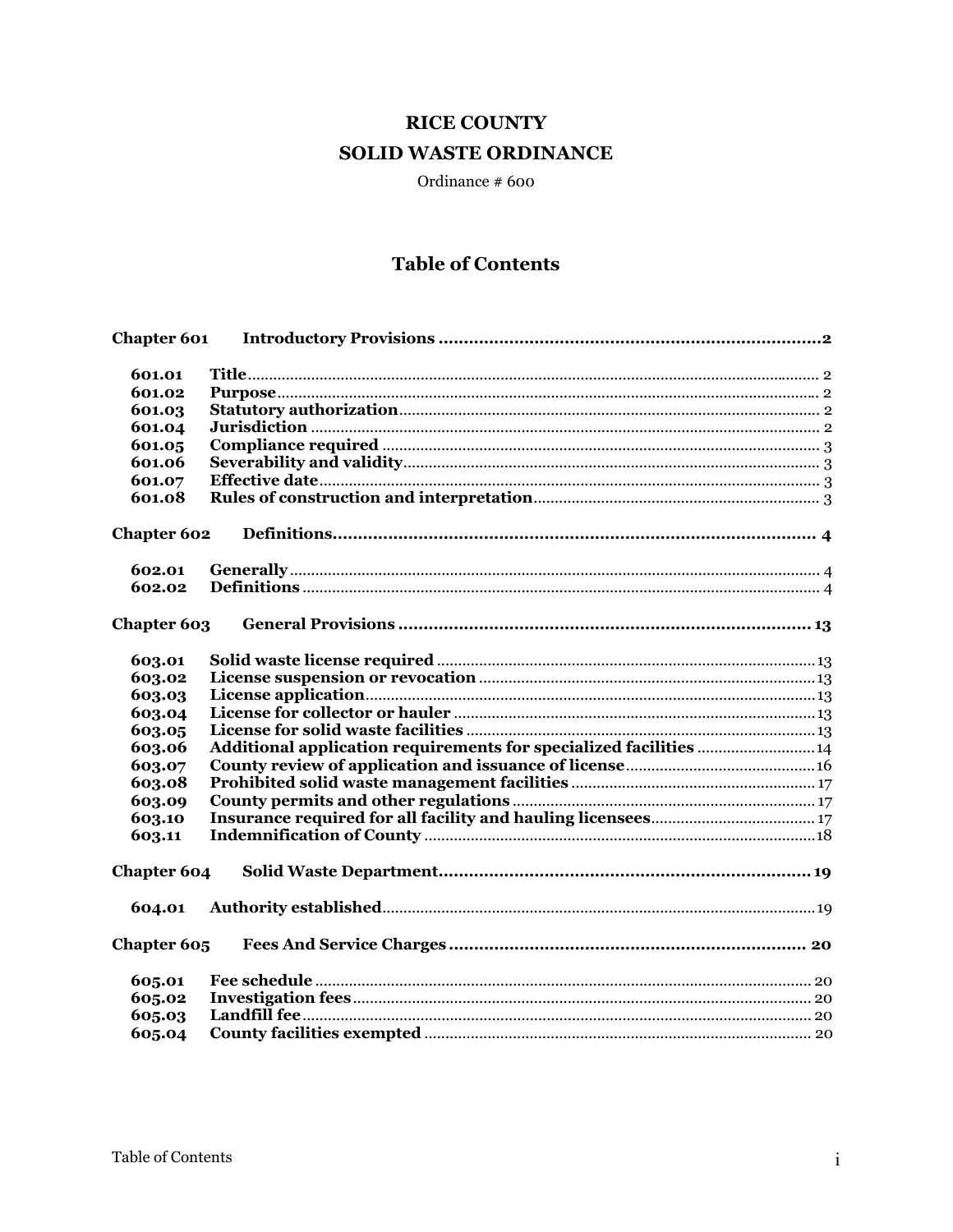|                    | <b>Chapter 606</b> |  |
|--------------------|--------------------|--|
|                    |                    |  |
| 606.01             |                    |  |
| 606.02             |                    |  |
| 606.03             |                    |  |
| 606.04             |                    |  |
| 606.05             |                    |  |
| 606.06             |                    |  |
| Chapter 607        |                    |  |
| 607.01             |                    |  |
| 607.02             |                    |  |
| 607.03             |                    |  |
| 607.04             |                    |  |
| 607.05             |                    |  |
| 607.06             |                    |  |
| 607.07             |                    |  |
| 607.08             |                    |  |
| 607.09             |                    |  |
| <b>Chapter 608</b> |                    |  |
| 608.01             |                    |  |
| 608.02             |                    |  |
| 608.03             |                    |  |
| Chapter 609        |                    |  |
| 609.01             |                    |  |
| 609.02             |                    |  |
|                    |                    |  |
|                    |                    |  |
| <b>Chapter 610</b> |                    |  |
| 610.01             |                    |  |
| 610.02             |                    |  |
| 610.03             |                    |  |
|                    |                    |  |
| 611.01             |                    |  |
| 611.02             |                    |  |
| 611.03             |                    |  |
|                    |                    |  |
| 611.04<br>611.05   |                    |  |
| <b>Chapter 612</b> |                    |  |
| 612.01             |                    |  |
| 612.02             |                    |  |
| 612.03             |                    |  |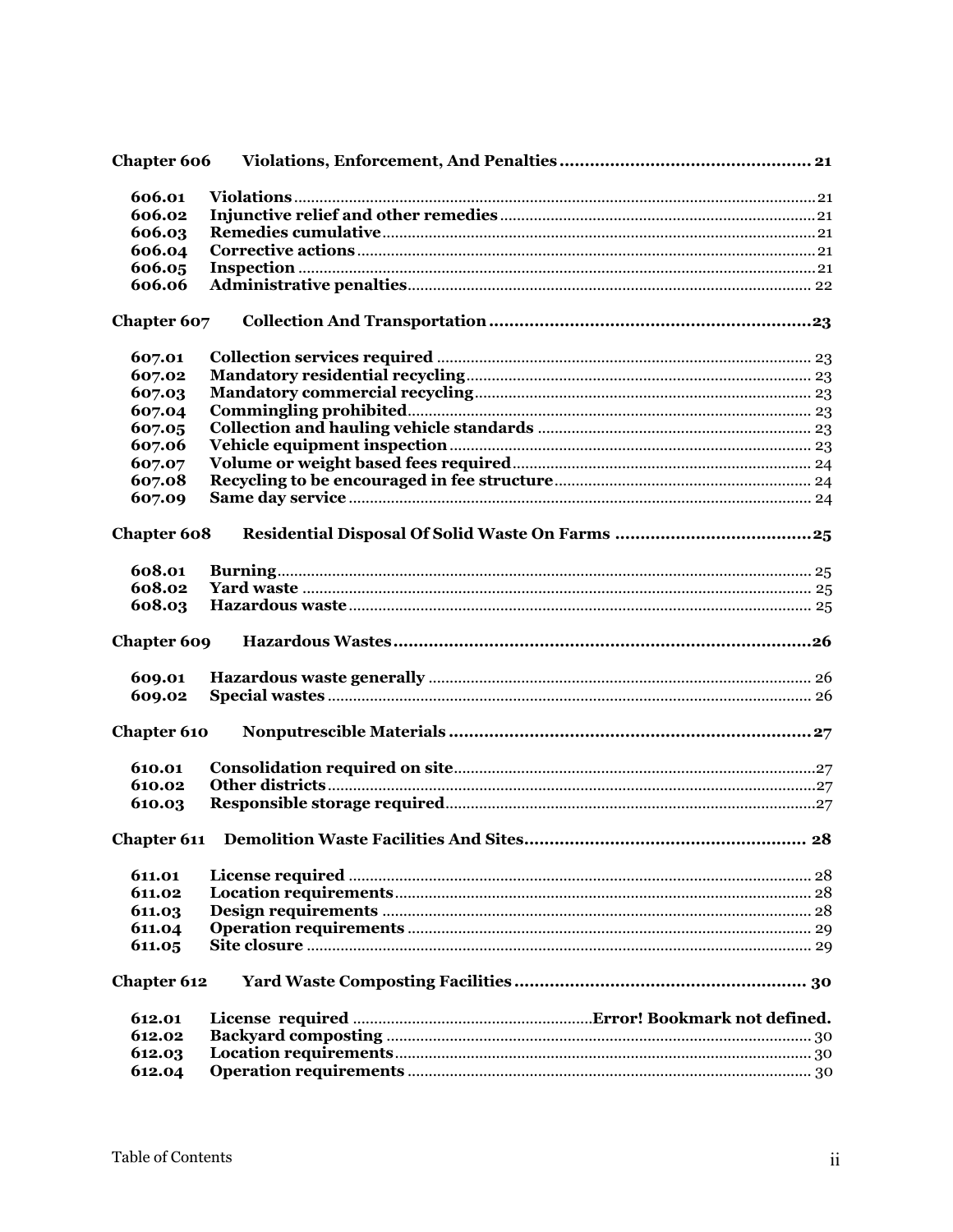| Chapter 613        |  |
|--------------------|--|
| 613.01             |  |
| 613.02             |  |
| 613.03             |  |
| 613.04             |  |
| 613.05             |  |
| Chapter 614        |  |
| 614.01             |  |
| 614.02             |  |
| 614.03             |  |
| 614.04             |  |
| Chapter 615        |  |
| 615.01             |  |
| 615.02             |  |
| 615.03             |  |
| Chapter 616        |  |
| 616.01             |  |
| 616.02             |  |
| 616.03             |  |
| Chapter 617        |  |
| 617.01             |  |
| 617.03             |  |
| 617.04             |  |
| <b>Chapter 618</b> |  |
|                    |  |
| Chapter 619        |  |
| 619.01             |  |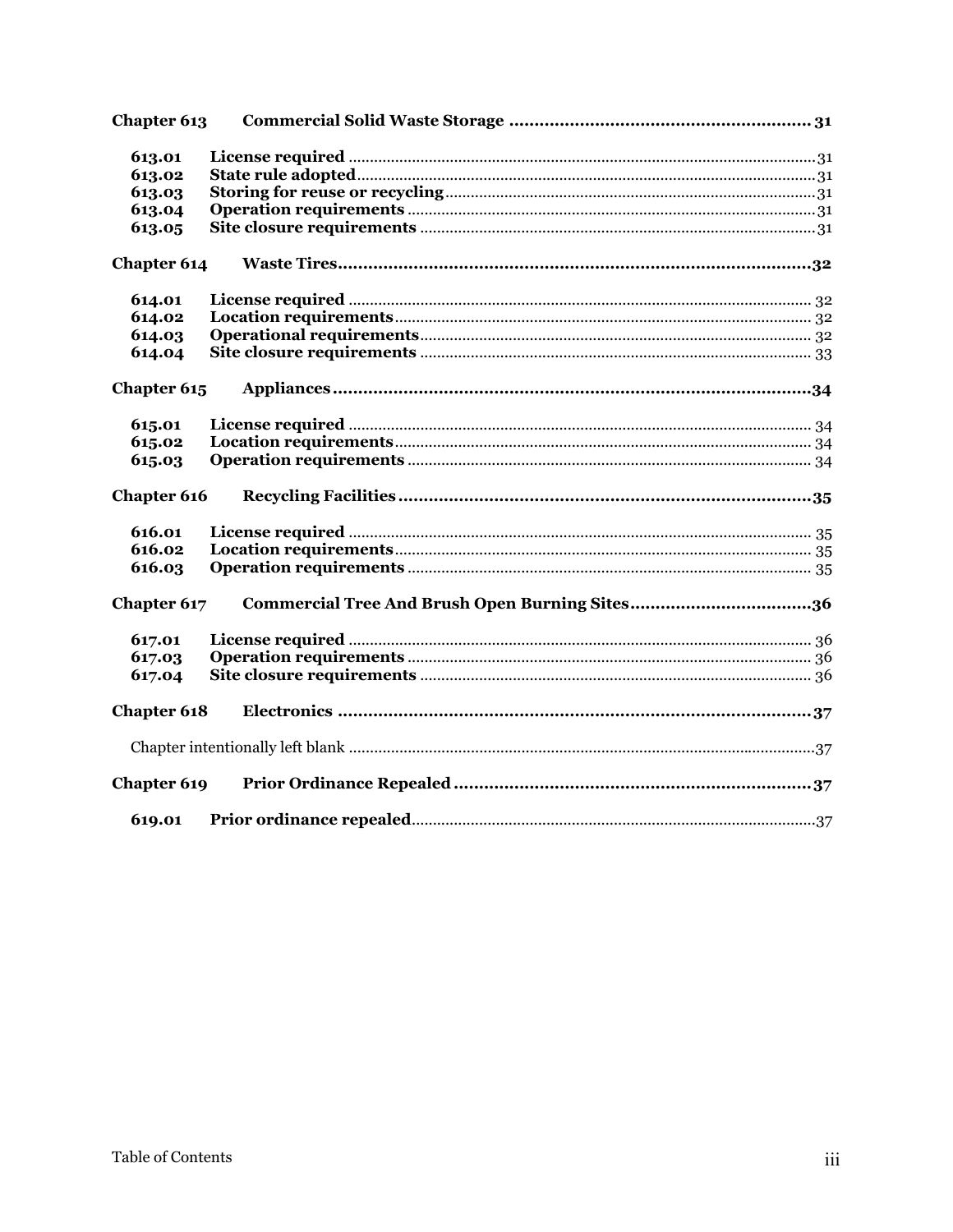#### **CHAPTER 600**

## **SOLID WASTE ORDINANCE FOR RICE COUNTY**

AN ORDINANCE AUTHORIZING AND PROVIDING FOR COUNTY SOLID WASTE ACTIVITIES; ESTABLISHING POWERS AND DUTIES IN CONNECTION THEREWITH; ESTABLISHING STANDARDS AND REQUIREMENTS FOR SOLID WASTE OPERATIONS WITHIN THE UNINCORPORATED AREAS OF THE COUNTY OF RICE; REQUIRING LICENSES AND PERMITS FOR STORAGE, COLLECTION, TRANSPORTATION, PROCESSING, AND DISPOSAL OF SOLID WASTE IN ACCORDANCE WITH THE COUNTY SOLID WASTE PLAN; EMBODYING AND SUPPLEMENTING THE MINIMUM STANDARDS AND REQUIREMENTS ESTABLISHED BY RULES OF THE MINNESOTA POLLUTION CONTROL AGENCY; PROVIDING FOR ENFORCEMENT OF SAID REQUIREMENTS; IMPOSING PENALTIES FOR FAILURE TO COMPLY WITH THESE PROVISIONS; REQUIRING PERFORMANCE BONDS AND INSURANCE; AND PROMOTING THE HEALTH, SAFETY AND WELFARE OF THE PUBLIC, AND TO PROTECT THE ENVIRONMENT PURSUANT TO MINNESOTA STATUTES (MINN. STAT.) CHAPTERS 115A, 375, 400, AND 473.

THE RICE COUNTY BOARD DOES HEREBY ORDAIN: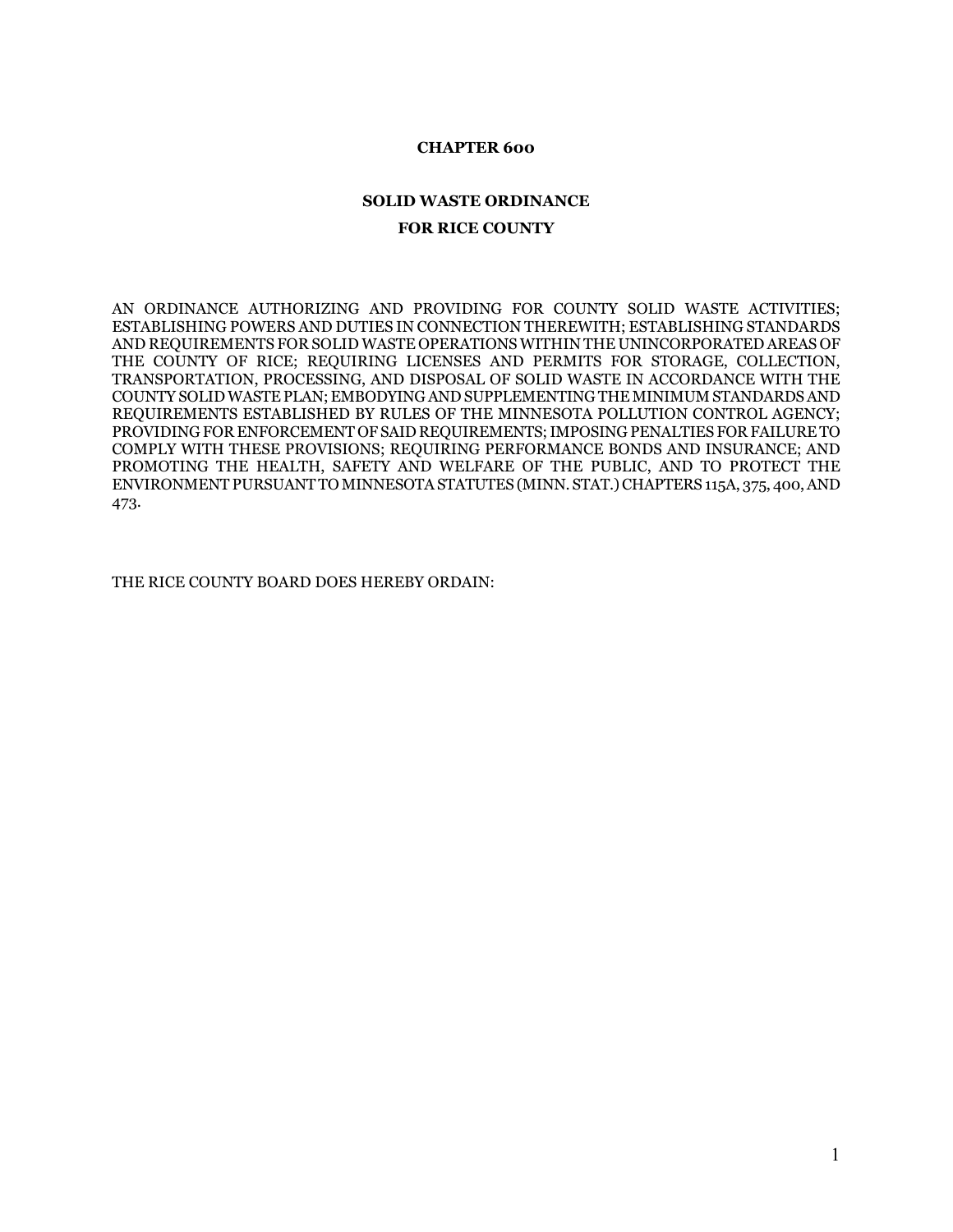## **Chapter 601 Introductory Provisions**

## **601.01 Title**

This Ordinance shall be known, cited and referred to as the Rice County Solid Waste Ordinance.

#### **601.02 Purpose**

This Ordinance is adopted for the purpose of protecting the public health, welfare, and safety; preventing the spread of disease; preventing the creation of nuisances; conserving natural resources; and protecting the County's water, air, and land resources. This Ordinance meets the purposes, goals, and policies of the Rice County Solid Waste Plan and the 2002 Rice County Comprehensive Plan goals, including the following:

- A. Promote the public health, safety and welfare by enacting and timely enforcement of a solid waste material ordinance (Goal 30);
- B. Coordinate with state and environmental agencies to provide input to general planning activities and to provide input into the development process (Goal 7);
- C. Coordinate with state agencies on a regular basis (Goal 9);
- D. Preserve, protect and improve the surface and underground waters including, but not limited to, rivers, streams, lakes, groundwater and aquifer recharge areas (Goal 20);
- E. Minimize the potential for air, water and land contamination and pollution that could result from the development process (Goal 48);

To meet these goals, this Ordinance will:

- F. Regulate the number, location and operation of solid waste facilities to protect the public's health and well-being;
- G. Prevent public nuisances;
- H. Assure that all individuals are informed and responsible for their actions regarding solid waste that may affect the environment and the community now and in the future;
- I. Encourage the use and reuse of recyclable materials through a county-wide recycling program and the provision of facilities to support those activities;
- J. Augment, supplement, and support state and federal regulations on solid waste issues including the regulatory management hierarchy of reduction prevention, reuse, recycling, processing and land filling.

#### **601.03 Statutory authorization**

This Ordinance is adopted pursuant to the authorization contained in Minnesota Statutes, Chapters 400, 145, and 115A.

## **601.04 Jurisdiction**

A. **Jurisdiction and activities covered.** The jurisdiction of this Ordinance shall apply to land uses in all areas of Rice County outside the incorporated limits of municipalities, and shall apply to all solid waste hauling, disposal, transfer, storage, composting, and recycling services under the licensing and permitting authority of the County.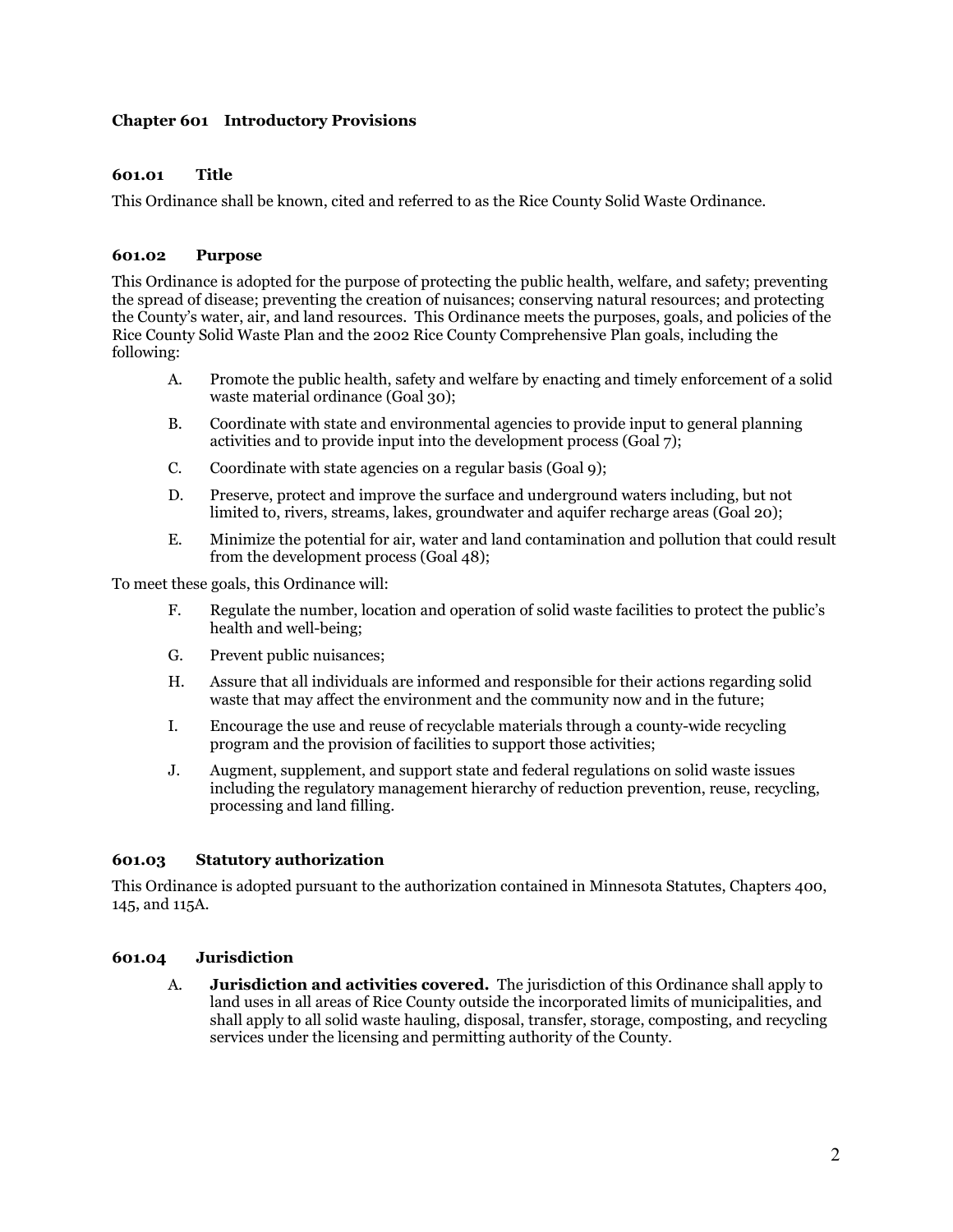- B. **Farm exception.** The licensing requirements and performance standards of this Ordinance shall not apply to burning, or burning and burying, of solid waste generated on or as part of a farming operation if the burying is done in a nuisance free and aesthetic manner on land used for farming. This exception does not apply to burning tires or plastics, except plastic baling twine, or to burning or burial of the following materials:
	- 1. Household hazardous waste as defined in Minn. Stat. § 115A.96, Subd. 1;
	- 2. Appliances, including, but not limited to, major appliances as defined in Minn. Stat. § 115A.03, Subd. 17a;
	- 3. Household batteries;
	- 4. Used motor oil; and
	- 5. Lead acid batteries from motor vehicles.

## **601.05 Compliance required**

- A. **Minimum requirements**. The provisions of this Ordinance shall be held to be the minimum requirements for the promotion of public health, safety and welfare.
- B. **State and federal standards**. In addition to the conditions set forth in this Ordinance, compliance with state and federal standards are required.

## **601.06 Severability and validity**

It is hereby declared to be the intention of the County Board that the provisions of this Ordinance be severable in accordance with the following:

- A. **Severability.** If any court of competent jurisdiction shall adjudge any provision of this Ordinance to be invalid, such judgment shall not affect any other provisions of the Ordinance not specifically included in said judgment.
- B. **Validity.** If any court of competent jurisdiction shall adjudge invalid the application of any provision of this Ordinance to a particular structure, site, facility, or operation, such judgment shall not affect the application of said provision to any other structure, site facility, or operation not specifically included in said judgment.

## **601.07 Effective date**

This Ordinance shall be in full force and effect on and after its adoption and publication pursuant to law.

## **601.08 Rules of construction and interpretation**

The following rules of construction and interpretation apply to this Ordinance:

- A. **Conflict.** Where any provision of this Ordinance conflicts with another rule, regulation, or ordinance of the County, the provision that is more restrictive shall prevail.
- B. **Minimum requirements.** This Ordinance establishes minimum requirements for the collection, hauling, recycling, and disposal of solid waste and solid waste facilities.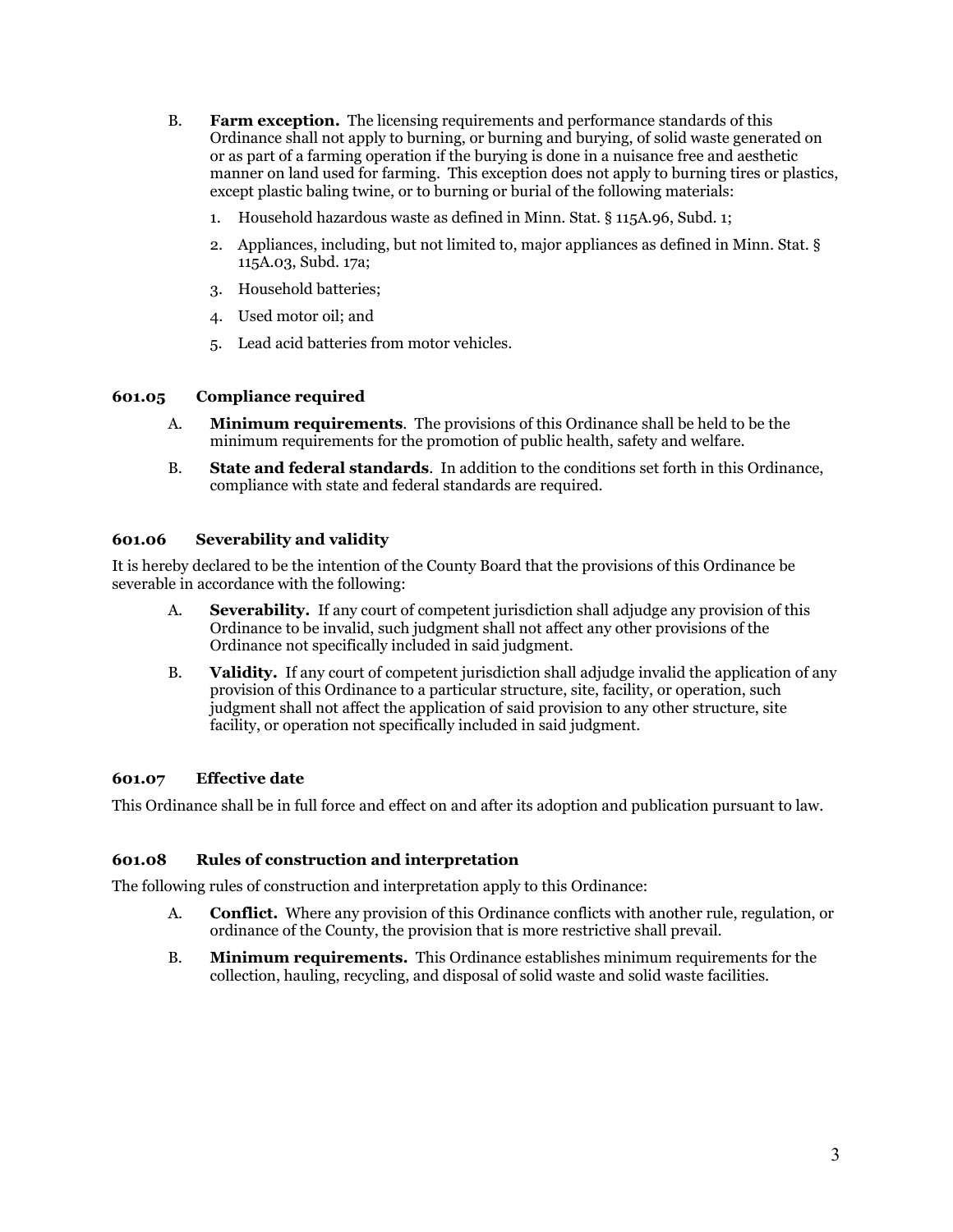## **Chapter 602 Definitions**

#### **602.01 Generally**

For the purposes of this Ordinance, certain terms or words used herein shall be interpreted as follows:

- A. The word "shall" is mandatory, and not discretionary; the word "may" is permissive.
- B. Words used in the present tense shall include the future; words used in the singular shall include the plural; and plural words shall include the singular.
- C. Words shall be given their common usage if not defined.
- D. The masculine gender shall include the feminine and neuter.

## **602.02 Definitions**

The following words and phrases, when used in this Ordinance, unless the context clearly indicates otherwise, shall have the meanings ascribed to them in this section.

#### **Agency**

The Minnesota Pollution Control Agency.

## **Air Pollution**

The presence in the outdoor atmosphere of any air contaminant or combination thereof in such quantity, of such nature and duration and under such conditions as would exceed state and federal limits.

## **Appliance**

Washers, dryers, electric and gas ranges or stoves, refrigerators, freezers, dehumidifiers, water heaters, residential furnaces, dishwashers, garbage disposals, trash compactors, microwave ovens and air conditioners.

## **Appliance Storage Facility**

A facility for the storage of three or more inoperable appliances.

## **Backyard Composting**

Composting of household putrescibles and yard wastes generated by a residential dwelling or adjoining property.

## **Board**

The Rice County Board of Commissioners.

## **Brush Disposal Facility**

A site used exclusively for disposal of trees and tree parts including stumps, branches, and their attached leaves. Such disposal may include open burning and burial of the resulting ash and unburned tree parts.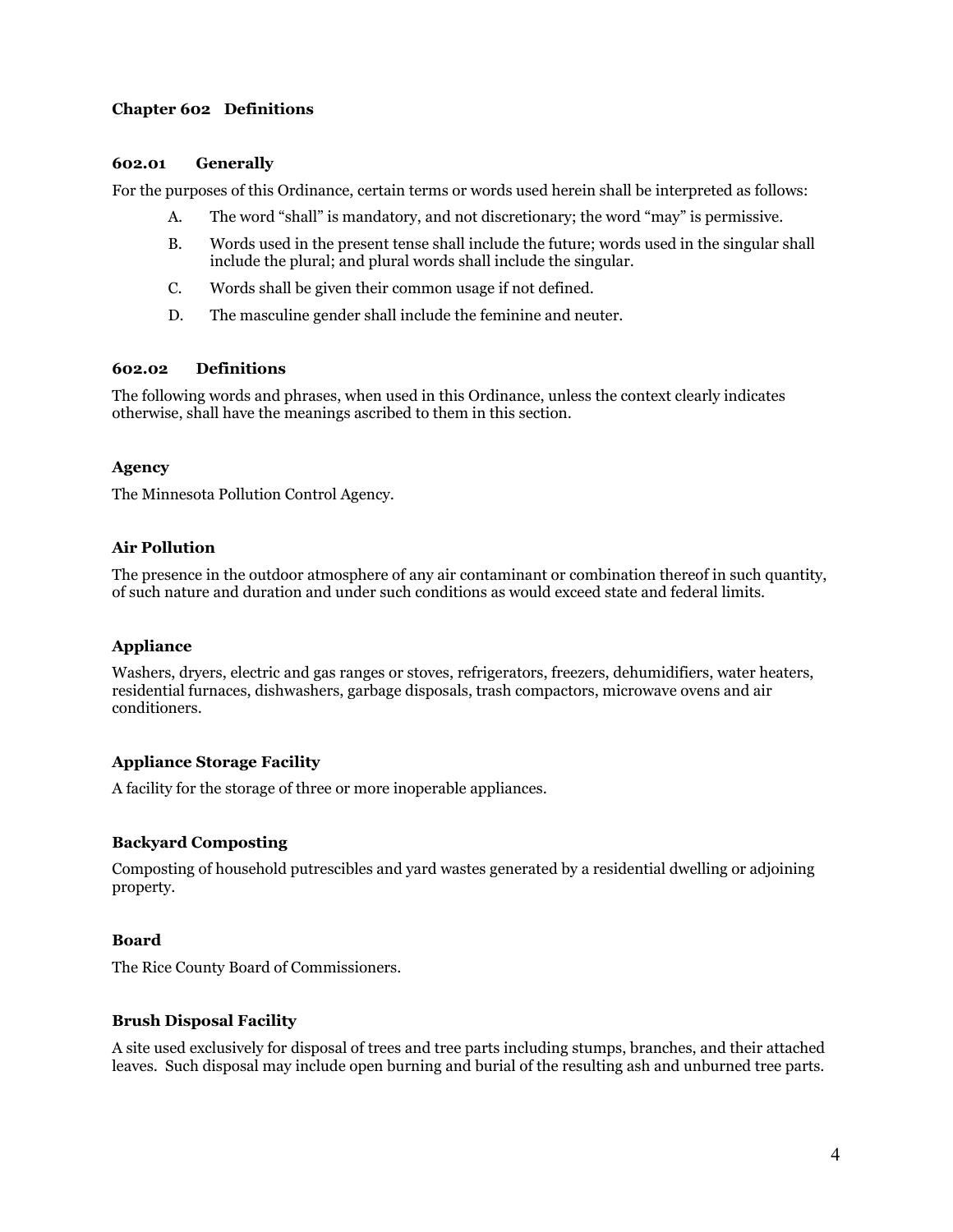## **Cell**

Compacted solid wastes developed in an orderly manner that are enclosed by cover material in a land disposal site and as regulated by the Minnesota Pollution Control Agency.

#### **Closure**

The period after which solid wastes are no longer accepted during which time the permittee completes the required procedures as regulated by the Minnesota Pollution Control Agency.

#### **Collection**

The aggregation of solid waste from the place at which it is generated; includes all activities up to the time the waste is delivered to a waste facility.

#### **Commercial Brush and Tree Open Burning Site**

A site operated for profit for the open burning of trees, tree trimmings or brush.

#### **Commercial Hauler**

Any person who owns, operates, or leases vehicles for the purpose of contracting to collect or transport solid waste or source separated materials from residential, commercial or industrial property.

#### **Compost Facility**

A site used to compost solid waste; includes all structures used to control drainage, collect and treat leachate, and store incoming waste and the final product.

#### **Composting**

The controlled microbial degradation of organic waste to yield a humus-like product.

#### **County**

Rice County, Minnesota.

#### **Cover Material**

Material, as allowed by the agency, that is used to cover compacted solid waste in a land disposal site. Important general characteristics of good cover material are low permeability, uniform texture, cohesiveness and compatibility.

## **CRT**

Cathode ray tube, an electronic device in which electrons are emitted onto a phosphorescent screen to produce an image, used in most televisions, computer monitors, and other electronic viewing screens, frequently containing mercury or other volatile metals.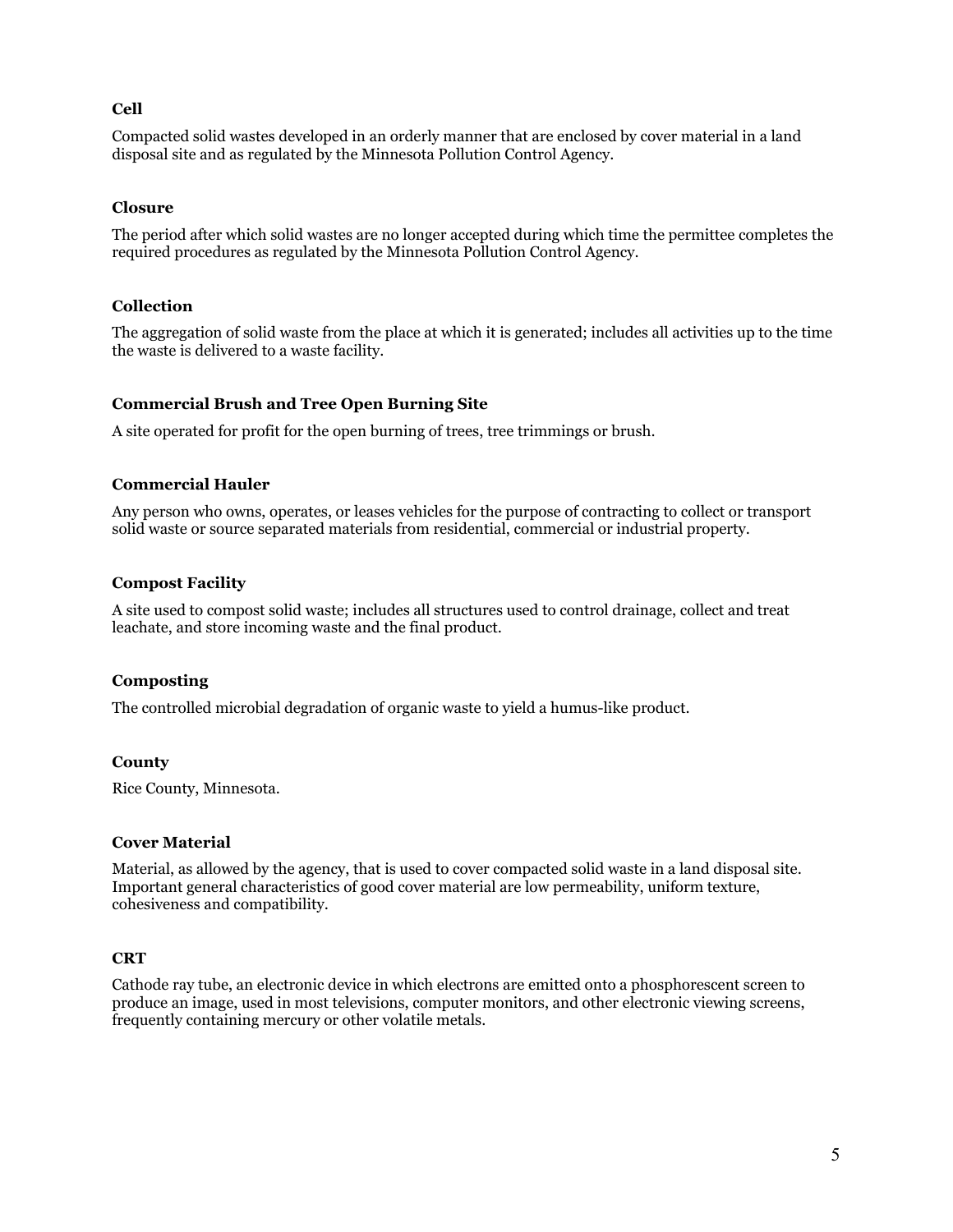#### **Daily Cover**

Cover material that is spread and compacted on the top and side slopes of compacted solid waste at least at the end of each operating day in order to control vectors, fire, infiltration and erosion and to assure an aesthetic appearance.

#### **Demolition Landfill**

An area of land used for the disposal of demolition waste.

#### **Demolition Waste**

Non-putrescible solid waste from the construction, remodeling, repair or demolition of structures including buildings and paved roads. Demolition waste includes waste building materials; packaging; and rubble such as concrete, brick, bituminous concrete, wood, masonry, glass, trees, structural metals, insulation, roofing material, and plastic building parts. It may also include other waste materials accepted by the Department. It does not include uncontaminated earth or rock, hazardous materials, asbestos, industrial waste, or appliances.

#### **Department**

The Rice County Solid Waste Department.

#### **Dump**

An unpermitted land disposal site at which solid waste is disposed of in a manner that does not protect the environment, is susceptible to open burning and is exposed to the elements, flies, rodents and scavengers.

#### **Facility**

The land, structures, monitoring devices and other improvements on the land used for monitoring, treating, processing, storing or disposing of solid waste, leachate, or residuals from solid waste processing or the processing of compostables, recyclables or household hazard wastes.

#### **Farm**

A parcel of land located in an Agricultural Zoning District as defined by the Rice County Zoning Ordinance used for the production, keeping or maintenance, for sale, lease or personal use, of plants and animals useful to people, including but not limited to: forages and sod crops; grains and seed crops; dairy animals and dairy products; poultry and poultry products; livestock, including beef cattle, sheep, swine, horses, ponies, mules or goats or any mutations or hybrids thereof, including the breeding and grazing of any or all of such animals; bees and apiary products; fur; animals; and trees and forest products.

#### **Garbage**

Discarded material resulting from the handling, processing, storage, preparation, serving and consumption of food; and non-recyclable plastics.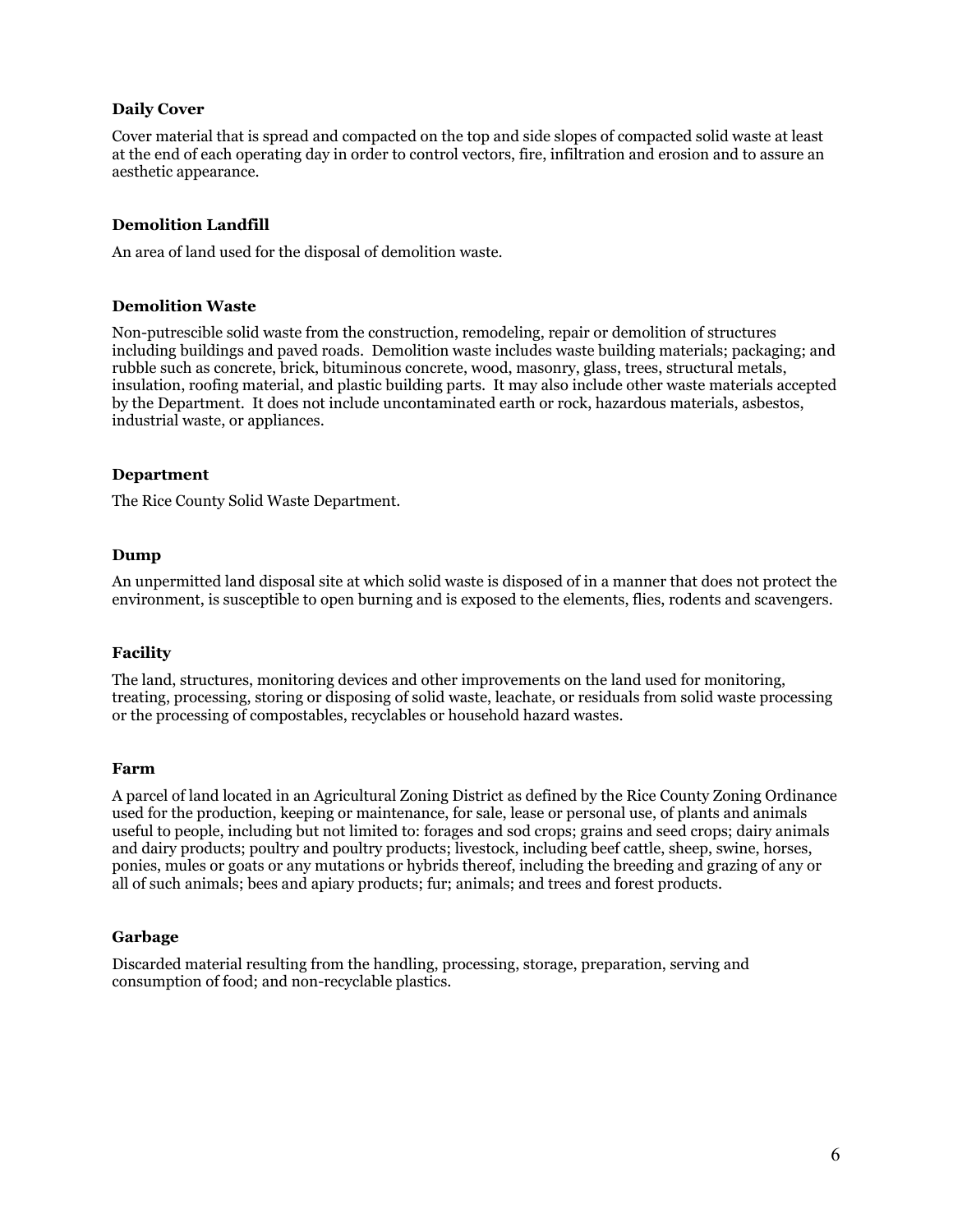#### **Ground Water**

The water contained below the surface of the earth in the saturated zone including, without limitation, all waters whether under confined, unconfined or perched conditions in near surface unconsolidated sediment or regolith, or in rock formations deeper underground. The term "ground water" shall be synonymous with underground water.

#### **Hazardous Waste**

Refuse, sludge, or other waste material, or combinations of refuse, sludge or other waste materials in a solid, semisolid, liquid, or contained gaseous form which, because of its quantity, concentration, or chemical, physical, or infectious characteristics may (a) cause or significantly contribute to an increase in mortality or an increase in serious irreversible, or incapacitating reversible illness; or (b) pose a substantial present or potential hazard to human health or the environment when improperly treated, stored, transported, or disposed of, or otherwise managed. Categories or hazardous waste materials include, but are not limited to explosives, flammables, oxidizers, poisons, irritants, and corrosives. Hazardous waste does not include source, special, nuclear, or by-product material as defined by the Atomic Energy Act of 1954, as amended.

#### **Household**

A single detached dwelling unit or a single unit of a multiple dwelling unit.

#### **Household Hazardous Waste**

Waste generated from household activity that exhibits the characteristics of or that is listed as hazardous waste under Agency rules, but does not include office materials, restaurant and food preparation waste, discarded machinery, demolition debris, or household refuse.

#### **Industrial Solid Waste**

All solid waste generated from an industrial or manufacturing process or solid waste generated from nonmanufacturing activities such as service and commercial establishments. Industrial solid waste does not include office materials, restaurant and food preparation waste, discarded machinery, demolition debris, or household refuse. (MN Rules 7035.0300 subp 45: means solid waste resulting from an industrial, manufacturing, service or commercial activity that is managed as a separate waste stream).

#### **Infectious Waste**

Waste originating from diagnosis, care, or treatment of a person or animal that has been or may have been exposed to a contagious or infectious disease. Unless materials have been rendered noninfectious by procedures approved by the Minnesota Commissioner of Health, infectious waste includes:

- A. All wastes originating from persons or animals placed in isolation for control and treatment of an infectious disease;
- B. Bandages, dressings, casts, catheters, tubing, and similar disposable items that have been in contact with wounds, burns, anatomical tracts, or surgical incisions and that are suspect of being or have been medically verified as in infectious;
- C. All infectious anatomical waste, including human and animal parts or tissues;
- D. Infectious sharps or needles;
- E. Laboratory and pathology waste of an infectious nature; or
- F. Any other waste, as defined by the Minnesota Commissioner of Health, which, because of its infectious nature, requires handling and disposal in a manner prescribed for items A to E.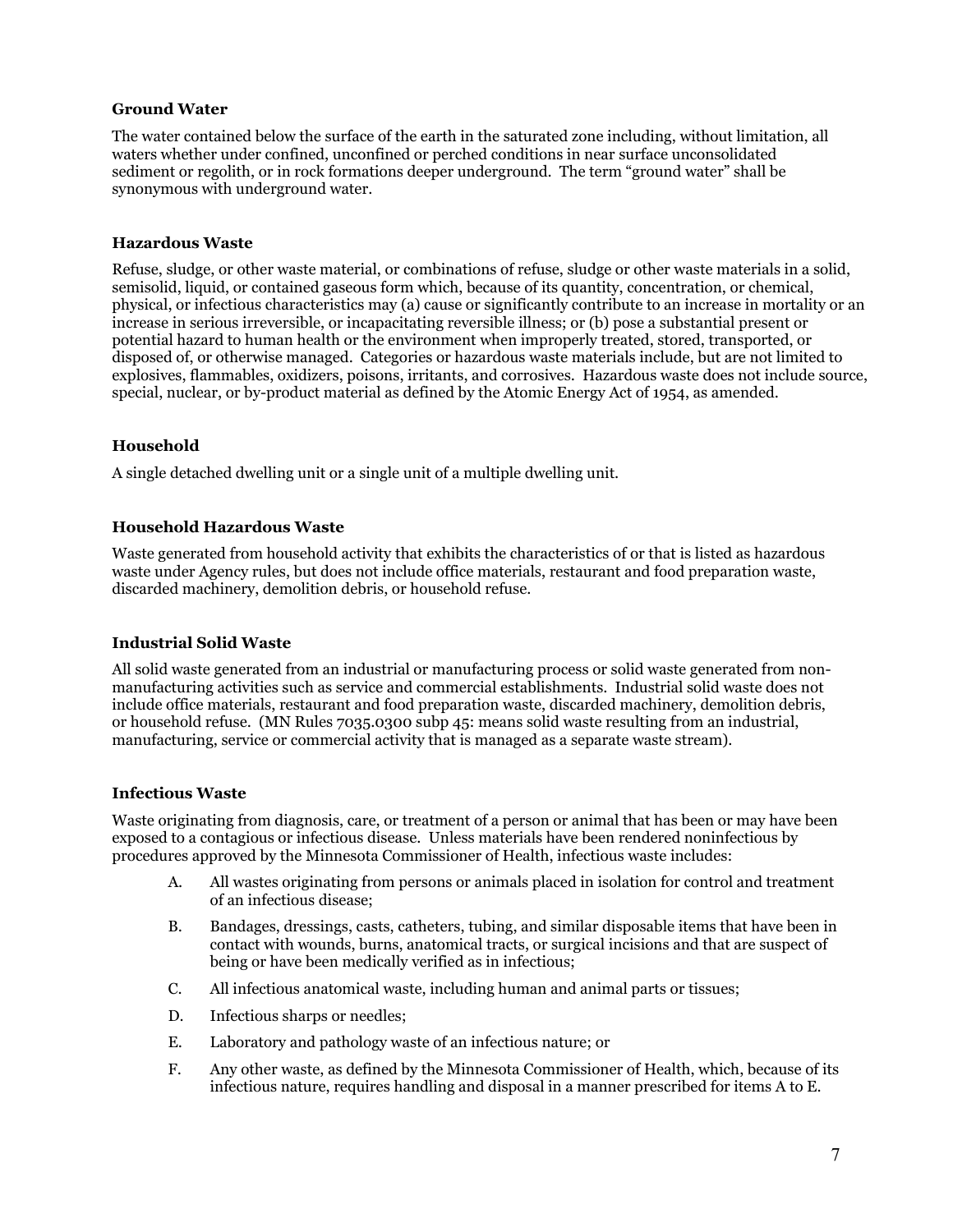#### **Junkyard**

Land or buildings where solid waste, discarded or salvaged materials are brought, purchased, sold, exchanged, stored, cleaned, packed, disassembled or handled, including but not limited to scrap metal, rags, paper, rubber products, glass products, lumber products, and products resulting from the wrecking and dismantling of automobiles, boats, snowmobiles, or other vehicles, or used motor homes provided further that the storage of junk equal in bulk to three (3) or more inoperative and/or unlicensed motor vehicles, which are to be resold for used parts or old iron, metal, glass or other discarded materials, for a period in excess of three (3) months, shall be considered a junkyard, whether maintained in connection with another business or not.

#### **Land Disposal Site**

Any tract or parcel of land, including any construction facility, at which solid waste is disposed of in or on the land.

#### **Licensee**

The person who has been given authority by the County Board or the Department to carry out any of the activities for which a license is required under the provisions of the Ordinance.

#### **Medical Waste**

Infectious waste, as defined in the Infectious Waste Control Act of 1989, Minn. Stat. section 116.76, subdivision 12(Supp. 1989), as amended, or its successor, and waste originating from the diagnosis, care or treatment of a person or animal, or waste resulting from biological research, whether or not the waste has been decontaminated.

#### **Mixed Municipal Solid Waste**

Garbage refuse and rubbish from residential, commercial, industrial, and community activities that is generated and collected together but does not include materials collected, processed and disposed of as separate waste streams.

#### **Monitoring Point**

Any installation or location used to determine the quality or physical characteristics of ground water, surface water or water in either the unsaturated or saturated zone.

#### **Nonconforming Solid Waste Disposal Site or Facility**

A public or private solid waste disposal site or facility that was lawfully in existence before August 8, 1975.

#### **Non-putrescible**

Solid waste, other than garbage, hazardous waste, industrial waste, mixed municipal solid waste, sludge or other special waste that cannot become rotten or enter a foul state of decay or decomposition.

#### **Open Burning**

Burning any matter whereby the resultant combustion products are emitted directly to open atmosphere without passing through a stack, duct, or chimney, and which meets Minnesota Pollution Control Agency standards.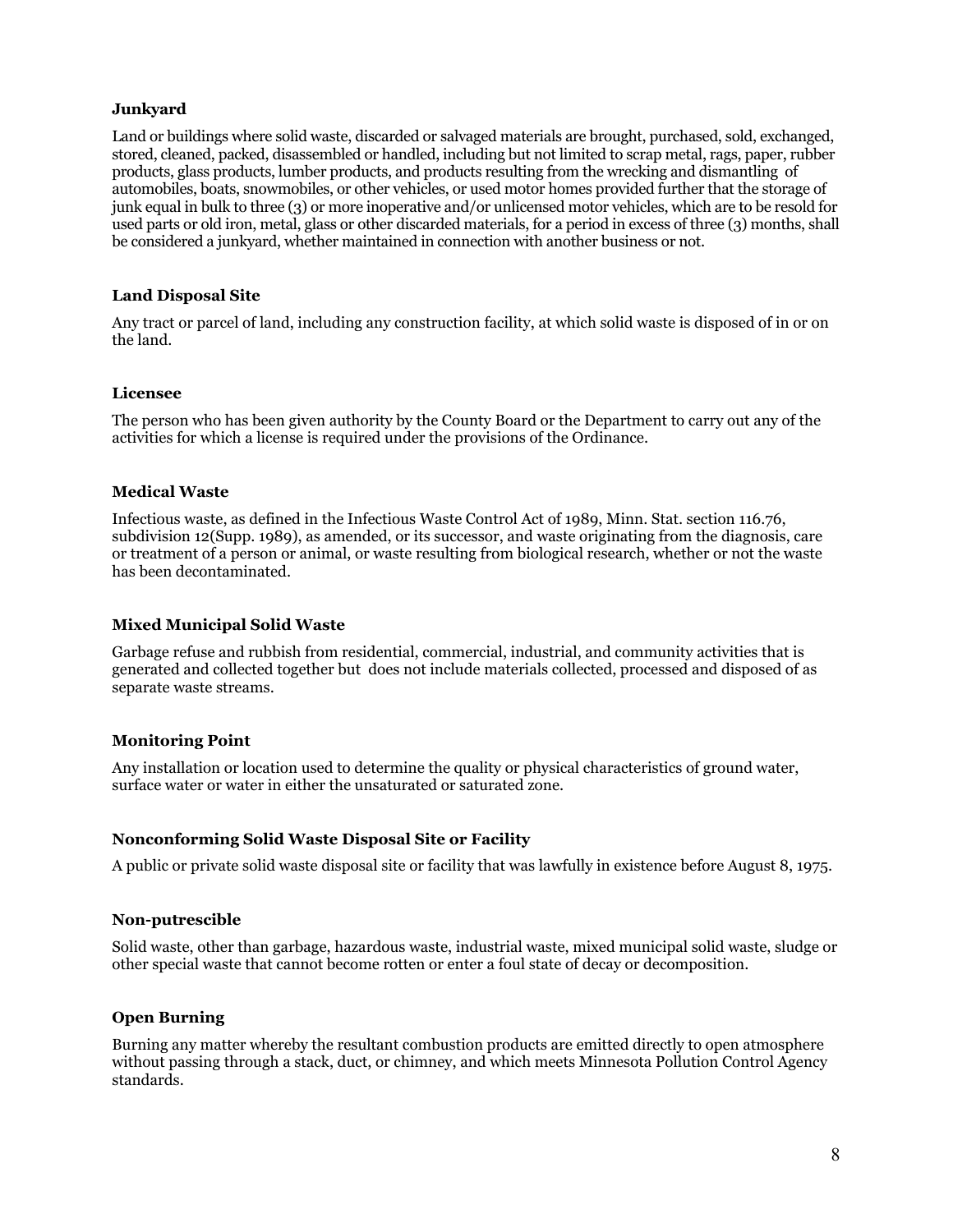## **Operator**

The person responsible for the overall operation of a facility.

#### **Owner**

The person or persons who own a facility or part of a facility.

#### **Person**

Any human being, municipality or other governmental or political subdivision or other public agency, any public or private corporation, any partnership, firm, association or other organization, any receiver, trustee, assignee, agent or other legal representative of any of the foregoing or any other legal entity, but does not include the Minnesota Pollution Control Agency.

#### **Pollutant**

Has the meaning given it in Minnesota Statutes, Chapter 115A.

#### **Post-Closure**

The period after closure during which the long term care, maintenance and monitoring of a site or facility takes place.

#### **Processing**

The treatment of solid waste, household hazardous waste and recyclables after collection and before disposal. Processing includes, but is not limited to, packaging, volume reduction, storage, separation, exchange, physical, chemical or biological modification and transfer from one waste facility to another.

#### **Putrescible**

Solid waste which is capable of becoming rotten and which may reach a foul state of decay or decomposition.

#### **Recyclable Materials**

Corrugated cardboard, glass bottles and jars, high grade ledger paper, newspaper, metal can, #1 and #2 plastic bottles or materials identified by resolution of the Board.

## **Recycling Facility**

A site used to separate, process, modify, convert or otherwise prepare solid wastes within six months so the component materials or substances may be beneficially used or reused as raw materials. This does not include facilities that process their own waste stream.

#### **Refuse**

Putrescible and non-putrescible solid wastes, except for materials collected, processed or disposed of as separate waste streams.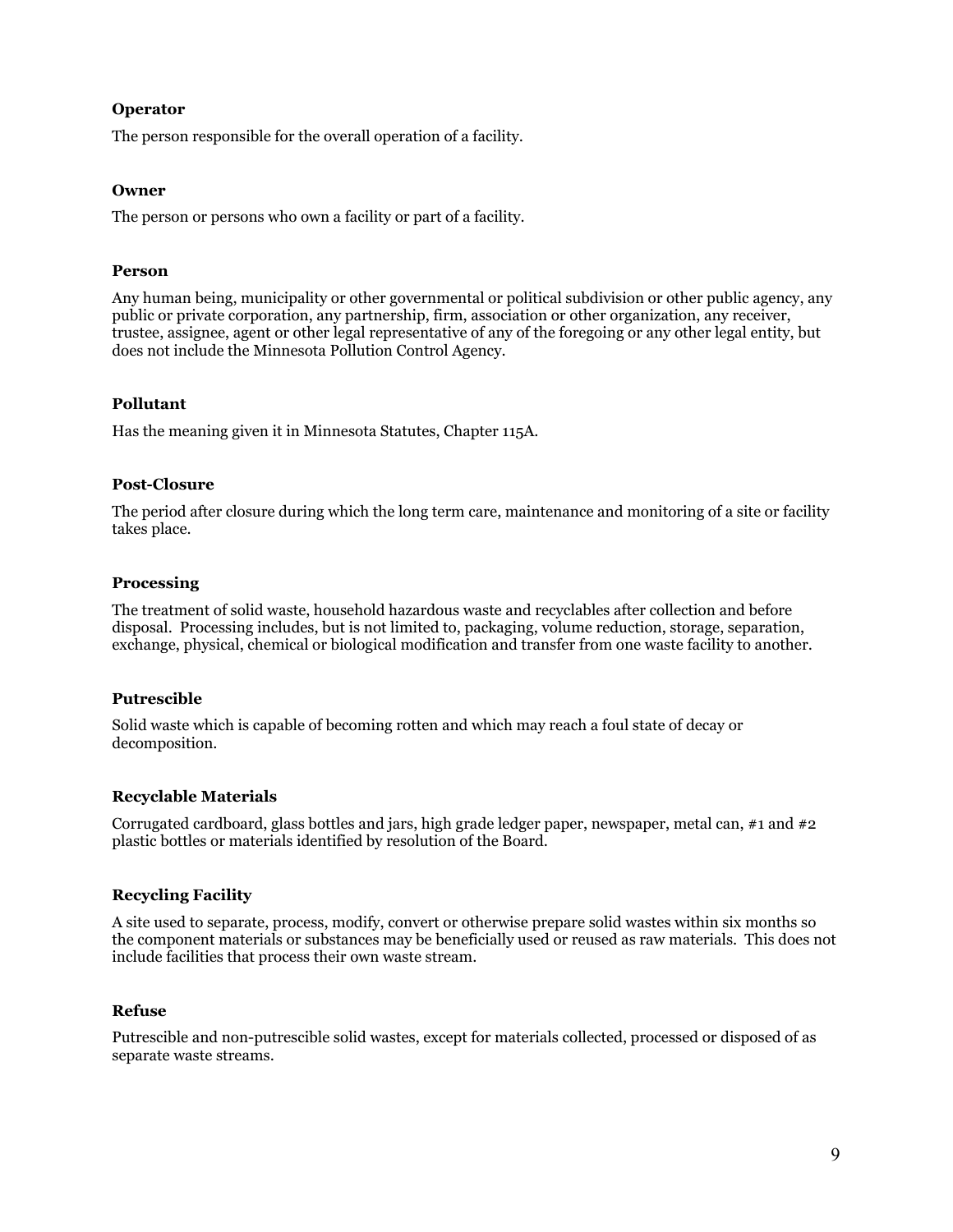#### **Resource Recovery**

The reclamation for sale or reuse of materials, substances, energy or other products contained within or derived from waste.

#### **Rubbish**

Non-putrescible solid wastes, except for materials collected, processed or disposed of as a separate waste stream.

#### **Runoff**

The portion of precipitation that drains from an area as surface flow.

#### **Scavenging**

Unauthorized removal of solid waste materials, including recyclables, from a licensed solid waste disposal facility or collection point.

## **Shoreland**

Land located within the following distances from the ordinary high water elevation of public waters:

- A. Land within 1,000 feet from the normal high water mark of a lake, pond, reservoir, impoundment or flowage; and
- B. Land within 300 feet of a river or stream or the landward side of flood plain delineated by Ordinance on such a river or stream, whichever is greater.

#### **Solid Waste**

Any solid semisolid, liquid, or contained gaseous material requiring disposal. Solid waste does not include hazardous waste, animal waste used as fertilizer, earthen fill, boulders, rock, sewage sludge, solid or dissolved material in domestic sewage or other common pollutants in water resources, discharges that are point sources subject to Section 402 of the federal Water Pollution Control Act, or source, special nuclear, or by-product material as defined by the Atomic Energy Act of 1954.

## **Solid Waste Collection**

The gathering of solid waste from public or private places.

#### **Solid Waste Plan**

The Rice County Solid Waste Management Plan, dated May 1988, or most recent approved version, and amendments thereto.

#### **Solid Waste Storage**

The holding of solid waste for more than forty-eight hours.

#### **Solid Waste Transportation**

The conveying of solid waste from one place to another by means of vehicle, rail, car, water vessel, conveyor or other means.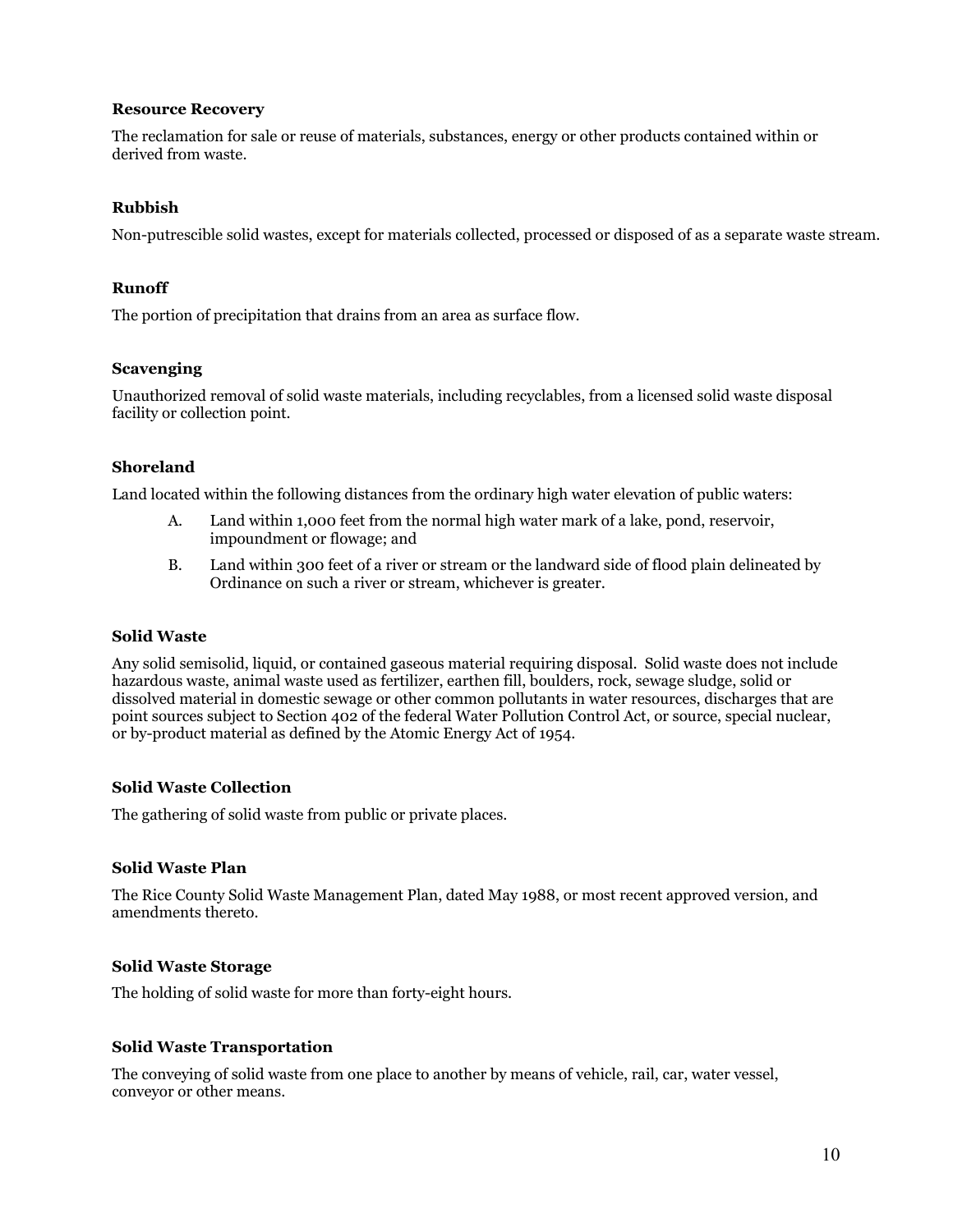#### **Source Separated Materials**

Recyclable materials removed from solid waste, separated by recyclable category by the generator and recovered for reuse in their original form or for use in manufacturing processes.

#### **Special Wastes**

Solid wastes requiring management other than that normally used for mixed municipal solid waste.

#### **State**

The State of Minnesota.

## **Tipping Fee**

The fee charged to commercial haulers and citizens for waste delivered to the facility.

## **Unacceptable Waste**

Solid waste, which does not have collection, processing, or disposal capabilities within Rice County. Such waste includes but is not limited to explosives; hospital, pathological and biological waste; commercial and industrial hazardous waste, as regulated by federal, state and local law; and chemicals and radioactive materials.

## **Waste Tire**

A pneumatic tire or solid tire that has been discarded or that can no longer be used for its original intended purpose because of wear, damage or defect.

## **Waste Tire Processing Facility**

A licensed waste facility used for the shredding, slicing, processing or manufacturing of usable materials from waste tires, and may include temporary storage activity. Processing does not include the re-treading of waste tires.

## **Waste Monitoring System**

A system of wells, lysimeters or other mechanisms used to obtain representative samples of both underground water and surface water where required in the vicinity of a land disposal site.

## **Water Table**

The surface of the ground water at which the pressure is atmospheric. Generally, this is the top of the saturated zone.

## **Wetcell**

A lead acid battery.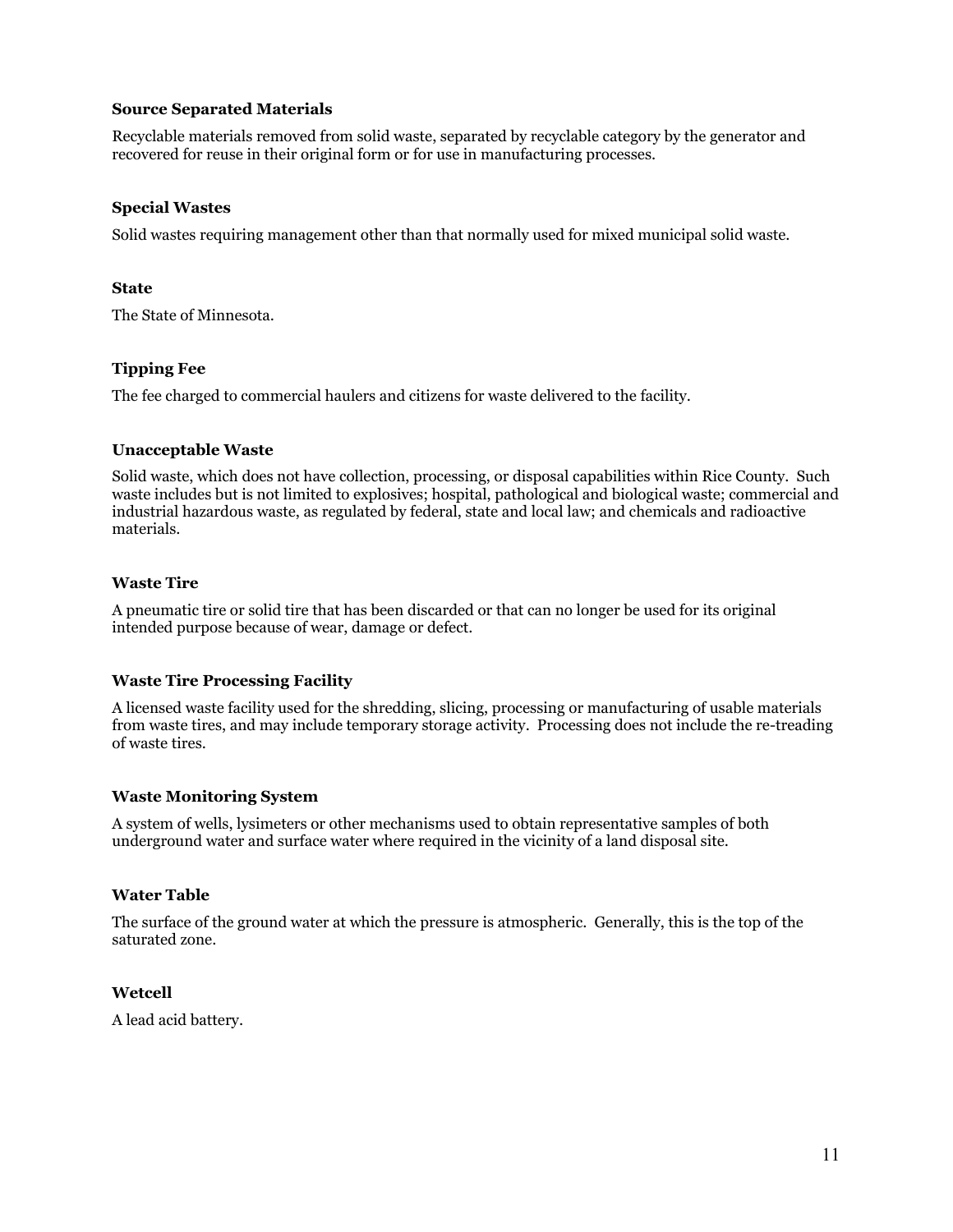## **Wetland**

A natural marsh where water stands near, at or above the soil surface during a significant portion of years, and which is eligible for classification as an inland fresh water wetland type 3, 4, or 5 under U.S. Department of Interior classifications.

## **Yard Waste**

Garden waste, leaves, lawn cuttings, prunings, weeds, shrubs and tree waste, excluding whole trees greater than nine inches in diameter, generated on residential or commercial properties.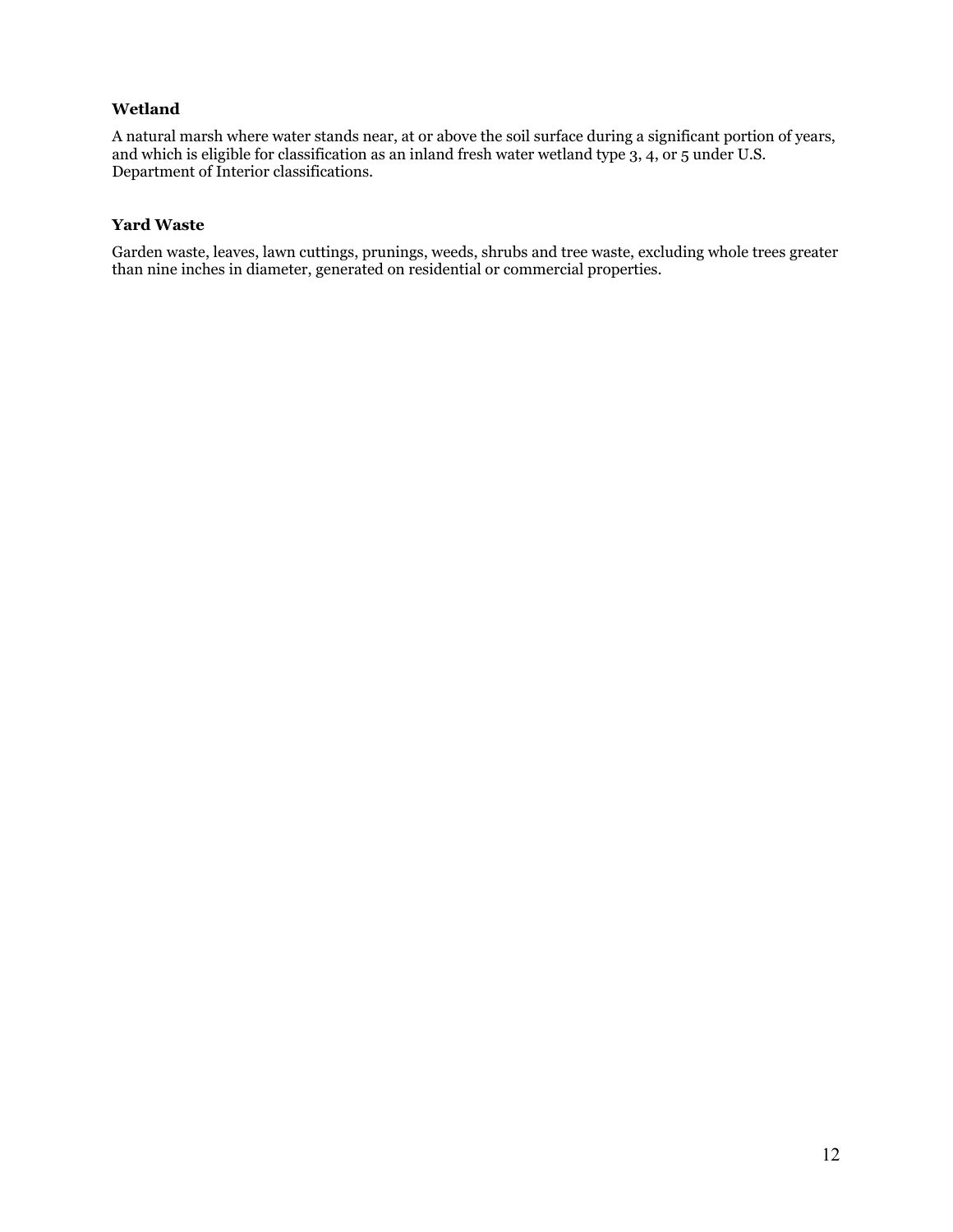## **Chapter 603 General Provisions**

#### **603.01 Solid waste license required**

All solid waste collectors, haulers, disposal facilities, transfer stations, recycling facilities, commercial burning facilities or sites, or other solid waste activities shall be licensed by the County.

- A. **Licensed facility disposal**. Any person disposing, storing, transferring, recycling, or burning solid waste within Rice County shall do so only at a licensed site or facility and with the approval of the owner/operator of the site or facility or in conformance with the performance standards set forth hereafter.
- B. **License required**. Any person allowing real or personal property under their control to be used for solid waste disposal, storage, transfer, recycling, or burning shall obtain a license issued by the Department.

#### **603.02 License suspension or revocation**

Any license required under this Ordinance may be suspended by the County Board for violation of any provision of this Ordinance.

#### **603.03 License application**

Any person conducting activities requiring a license from the Solid Waste Department shall submit a license application that provides all necessary information for the Department to ensure that the provisions of this Ordinance and the County Solid Waste Plan will be met. Applicants for a license shall not commence any construction activities or operation or commence collection or hauling service until the license has been issued.

#### **603.04 License for collector or hauler**

The application for license shall contain the following information:

- A. The name and current business address of the refuse hauler/recyclable collector;
- B. The type, number and capacity of the refuse hauling vehicles and other containers or collection equipment used for solid waste or recyclables;
- C. A general description of the service area, which need not include information about specific customers; and
- D. An annual report identifying tonnage for solid waste and recyclables collected.

#### **603.05 License for solid waste facilities**

An applicant for a license to operate a solid waste facility, including composting facility, demolition landfill, recycling facilities, or transfer facility, shall complete and submit to the Department an application. The application shall not be considered complete until the Department receives the following information and submittals:

- A. **All other materials and fees.** All applicable fees, materials required by this section, materials required by subsequent sections applying to the specific waste management activity for which a license is sought.
- B. **Notify governing bodies**. Demonstration that the applicant has notified all municipal or township governing bodies located within two (2) miles of the affected property,
- C. **Notify property owners**. Demonstration that the applicant has notified in writing the property owners of record within one-quarter  $(1/4)$  mile of the affected property or the ten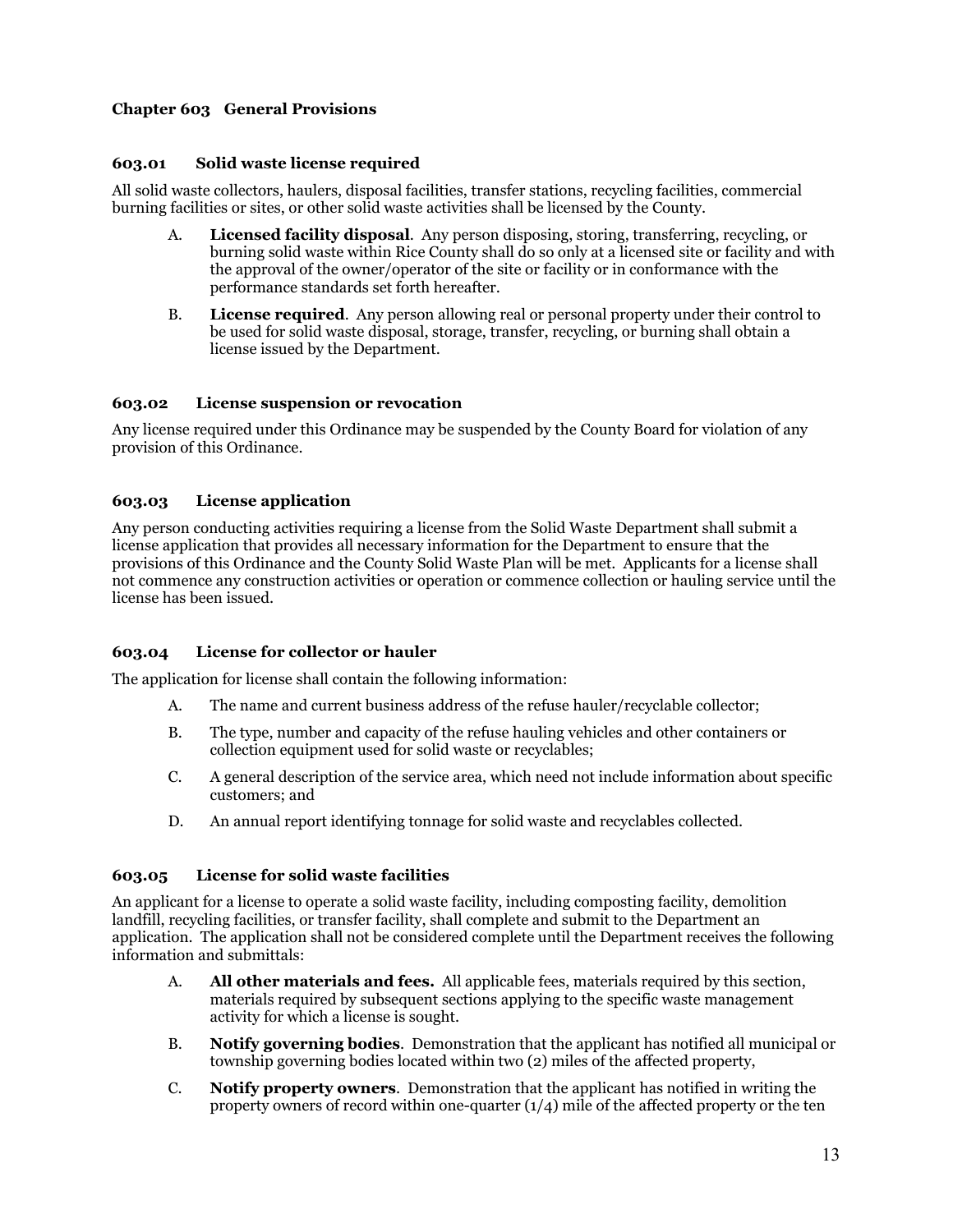properties nearest to the affected property, whichever is the greatest number of property owners.

- D. **State submittals**. Copies of all submittals to the State during the State permitting and/or licensing process for solid waste facilities and operations.
- E. **Other ordinances and regulations.** Demonstration of compliance with all other Rice County Ordinances, including copy of the conditional use permit, and compliance with State and Federal regulations.
- F. **Additional information.** The applicant shall submit additional information as requested by the Department.
- G. **Performance bond**. Unless otherwise provided by the Board, furnishing to the County a performance bond, in an amount to be set by the Board, and naming the County as obligee with sufficient sureties duly licensed and authorized to transact corporate surety business in the State of Minnesota as sureties. The condition of the bond or other approved instruments shall be that if the principal fails to obey any of the requirements or do any of the acts required by this Ordinance in the operation of the waste facility or activity, or if, for any reason, ceases to operate or abandons the waste facility or activity, and the County is required to expend any monies or expend any labor or material to restore the facility to the condition and requirements as provided by the Ordinance, the obligor and the sureties on its bond shall reimburse the County for any and all expense incurred to remedy the failure of the principal to comply with the terms of the Ordinance, and the obligor and its sureties will indemnify and save the County harmless from all losses, costs and charges that may accrue to the County because of any default of the obligor under the terms of their license to operate. The performance bond shall be subject to cancellation by the surety at any time only upon giving one hundred twenty (120) days prior written notice of cancellation to the County.
- H. **Certificates of insurance**. Furnishing to the County certificates of insurance issued by insurers duly licensed by the State of Minnesota covering public liability insurance, including general liability, automobile liability, completed operations liability, and bodily injury liability in amounts to be set by the Board. In addition, the applicant shall provide evidence of workers compensation coverage in the required statutory amount.
- I. **Plans.** The proposed plan of operation, closure, financial assurance and post closure activity.

#### **603.06 Additional application requirements for specialized facilities**

- A. **Commercial tree and brush open burning sites.** In addition to the requirements set forth above in Section 603.05, an application shall include the following;
	- 1. State burning permit from the township or appropriate authority;
	- 2. Site map drawn to scale, which shows the location of the proposed facility;
	- 3. Name, address, and phone number of applicant;
	- 4. Any other information required by the Department.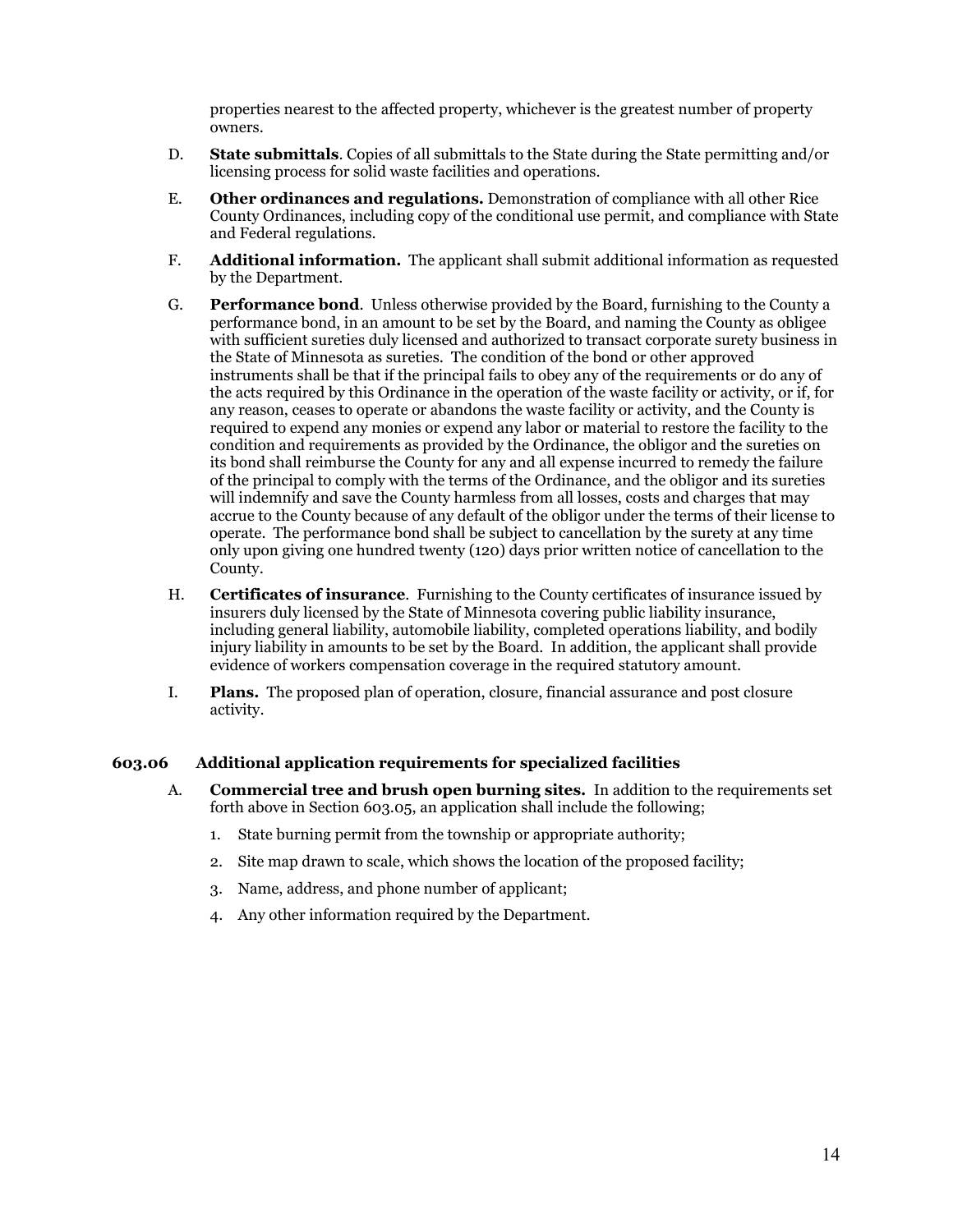- B. **Recycling facilities.** In addition to the requirements set forth in Section 603.05, a license application shall contain the following:
	- 1. A current map or an aerial photograph of the area showing the land use and zoning within one-quarter  $(1/4)$  mile of the resource recovery facility. A location inset map shall be included;
	- 2. A plot plan including: the legal description of the site of the facility; a description of the immediate adjacent area showing dimensions, present and planned pertinent features including but not limited to roads, buildings, fencing, and other applicable details; and the general topography. The scale of the plot plan shall not be greater than two hundred (200) feet per inch;
	- 3. A report accompanying the plans indicating:
		- a. Area of the site in acres;
		- b. Owner of the site and proposed licensee;
		- c. Individuals responsible for actual operation and maintenance of the resource recovery facility and attending operating procedures;
		- d. Sanitary landfill or other waste facility where any residue will be transferred, the owner of landfill, hours of operation, and the Minnesota Pollution Control Agency permit number;
		- e. Type and amount of equipment to be provided for the operation of the resources recovery facility;
		- f. Population and geographical areas to be served by the proposed facility;
		- g. Anticipated tonnage of solid waste delivered to the facility from each community within the area;
		- h. An estimate of recyclable materials to be delivered to the facility;
		- i. Proposed storage capacity on-site;
		- j. Proposed marketing plan for materials;
		- k. Proposed access routes within a one (1) mile radius of the proposed facility;
		- l. As recommended by the Department, suitable soils, geologic and ground water information will be submitted;
		- m. Local government approval of the facility site;
		- n. MPCA approved permit; and
		- o. Any other information required by the Department.
- C. **Appliance storage.** In addition to the requirements set forth above in Section 603.05, a license application shall contain the following:
	- 1. Detailed disposal plan which does not include any on-site burial or burning, and provides for the recycling or reuse of the scrap metal;
	- 2. Final disposal processing plans at an MPCA approved processing facility;
	- 3. MPCA and U.S. Environmental Protection Agency approved permits;
	- 4. Any other information required by the Department.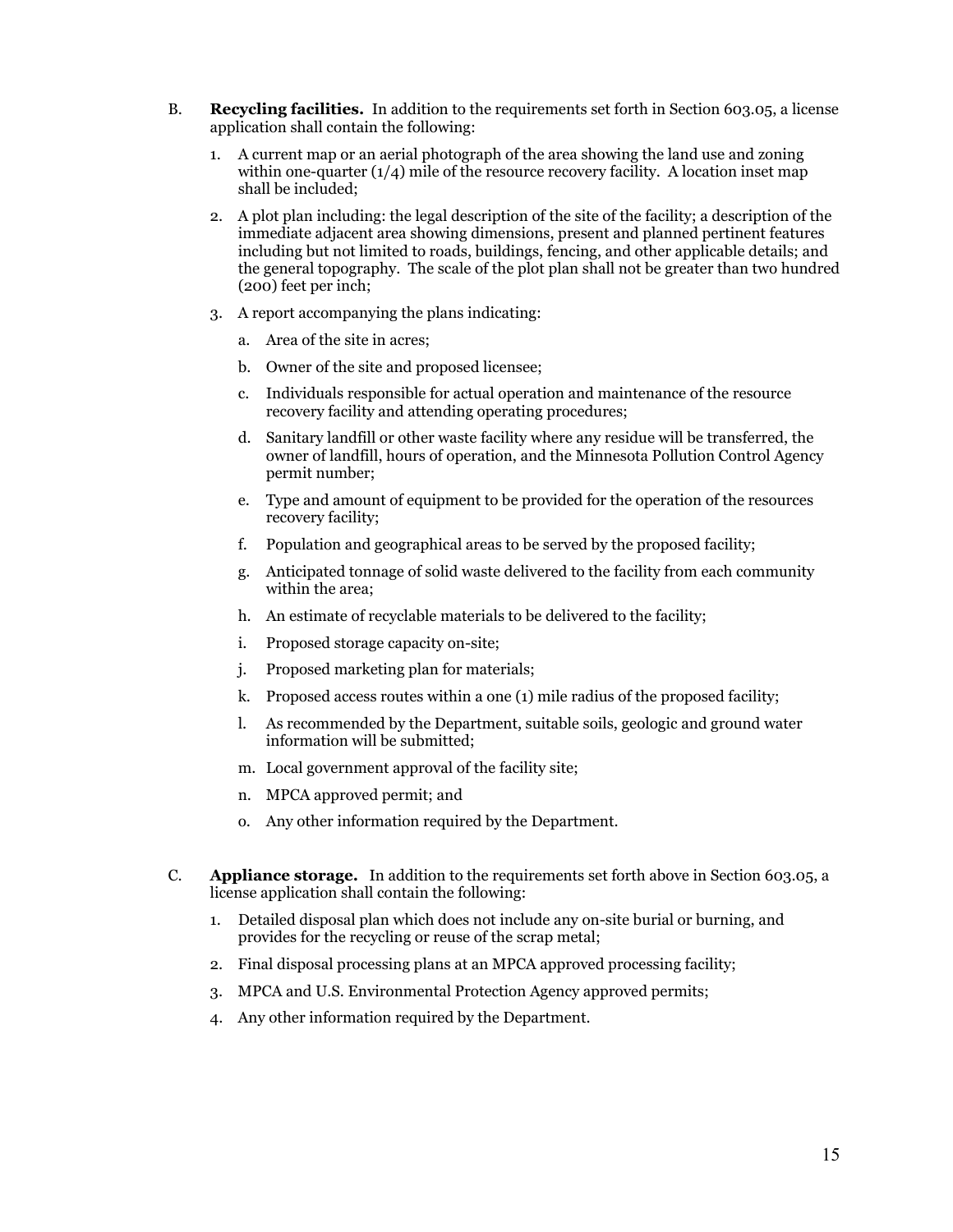- D. **Waste tire storage**. In addition to the requirements set forth in Section 603.05, a license application shall contain the following:
	- 1. Detailed plans and specifications;
	- 2. Fire prevention plans;
	- 3. Vector Control Plans;
	- 4. MPCA approved permit; and
	- 5. Any other information required by the Department.
- E. **Yard waste composting facility**. In addition to the general requirements set forth in Section 603.05, a license application shall contain the following:
	- 1. Facility design capacity, type of waste received, and the intended distribution of the finished product;
	- 2. Identification of facility location;
	- 3. Name, phone number, and address of the owner or operator;
	- 4. MPCA approved permit; and
	- 5. Any other information required by the Department.
- F. **Demolition waste facilities**. In addition to the requirements set forth in Section 603.05, a license application shall contain the following:
	- 1. Detailed plans specifying proposed materials, site capacity and if appropriate, soil evaluation and hydrogeologic studies;
	- 2. Description of procedures for dust, noise or traffic control;
	- 3. Signed agreements or indicia of ownership of the proposed site;
	- 4. For commercial off-site use, an approved conditional use permit;
	- 5. Estimated duration of site use;
	- 6. MPCA approved permit; and
	- 7. Any other information required by the Department.

#### **603.07 County review of application and issuance of license**

- A. **Time limit.** After receiving a completed application, the Department shall have sixty (60) days to:
	- 1. Approve or deny the application;
	- 2. Request additional information; or
	- 3. If appropriate, forward the application to the Rice County Board of Commissioners for further action.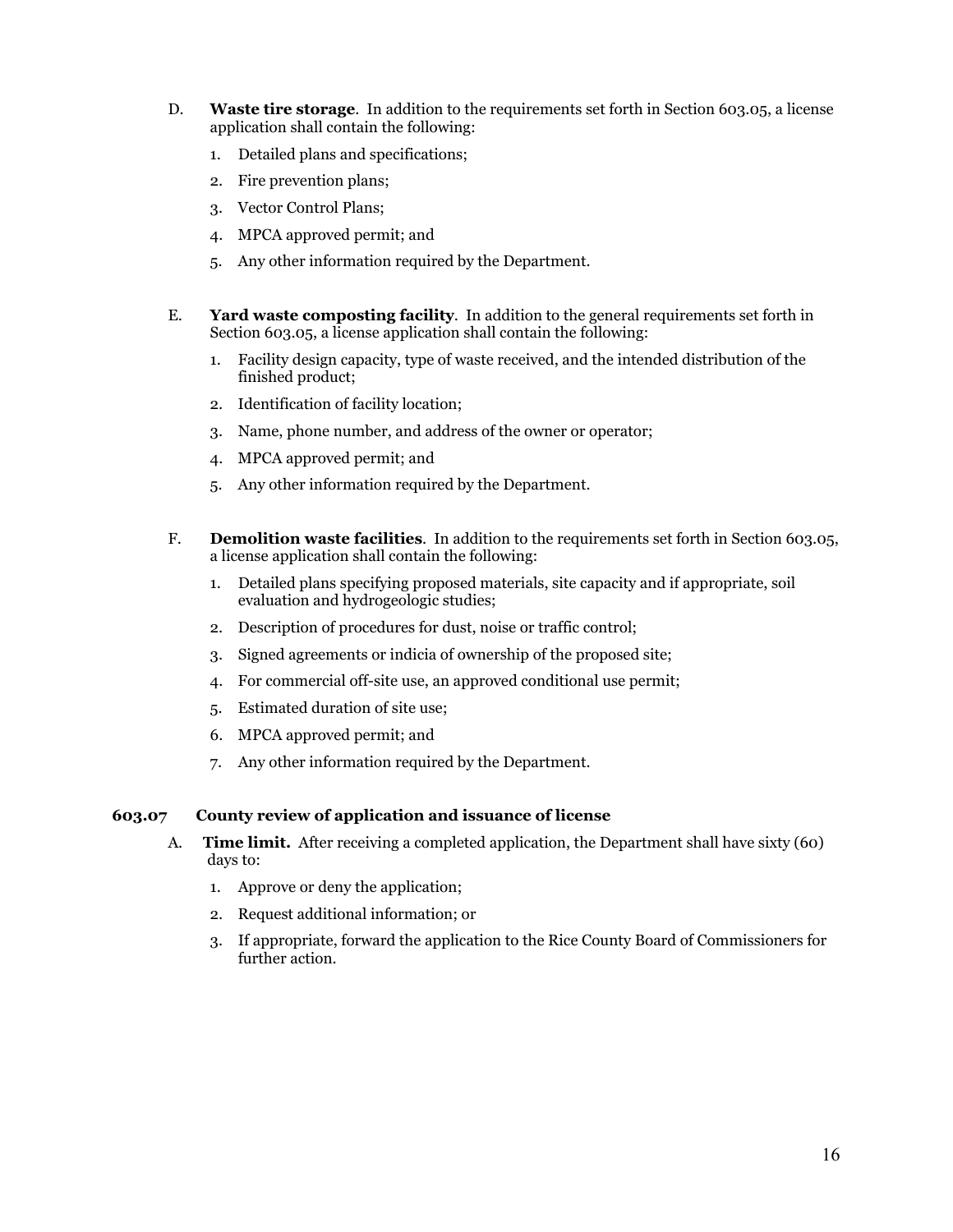- B. **Issuance and renewal conditions**. The following conditions shall be met for the County to issue or renew a license.
	- 1. Submission of false information by the applicant shall constitute grounds for denying, suspending or revoking a license or license renewal;
	- 2. A license issued pursuant to this Ordinance shall be for a maximum period of one (1) year. The Solid Waste Department may thereafter issue annual renewals;
	- 3. Operational requirements must be met before a license may be annually renewed;
	- 4. Licenses shall not be transferable; and
	- 5. Unless otherwise provided by the Department, issuance or renewal of any license shall be contingent upon the owner of the site or facility or the operator or both, providing financial assurance for the closure, post-closure maintenance and monitoring of the site or facility, as required under Minnesota Rules 7035.2695. Use of this financial assurance shall be limited to the site or facility for which it was provided. Documentation submitted with the application for Department approval shall include funding procedures, a description of the funding method, the value of the funding, and an inflation adjusted cost estimate which assures that the closure and post-closure activities at the site or facility take place. The amount of the financial assurance shall be equal to or exceed the total estimated post-closure costs specified in the approved postclosure plan.

#### **603.08 Prohibited solid waste management facilities**

- A. **Prohibited facilities.** Rice County prohibits development of disposal facilities that are deemed to be unnecessary or duplicative. In addition, the County prohibits the following types of waste facilities:
	- 1. Regulated infectious waste land disposal facilities;
	- 2. Hazardous waste disposal facilities; and
	- 3. Radioactive waste disposal facilities.

#### **603.09 County permits and other regulations**

All licenses issued by the Department are contingent upon acquiring all necessary land use permits, approvals, or other written documentation from the County Planning and Zoning Department, including conditional use permits and variances as specified in Chapter 503 (Zoning Administration) and all permits or other approvals required in Chapters 505-507 and 521 -523.

## **603.10 Insurance required for all facility and hauling licensees**

A licensee shall provide and maintain at all times during the term of the license such insurance coverage as identified in this section. Such policies of insurance shall apply to the extent of, but not as a limitation upon or in satisfaction of, the license indemnity provisions. Licensees shall maintain:

- A. Workers compensation insurance in compliance with all applicable state statutes;
- B. General liability insurance with a policy limit of at least \$1,000,000 for each occurrence and \$2,000,000 aggregate;
- C. Automobile liability insurance for all owned, non-owned, and hired automobiles and other motor vehicles; and
- D. Additional insurance as required by the County.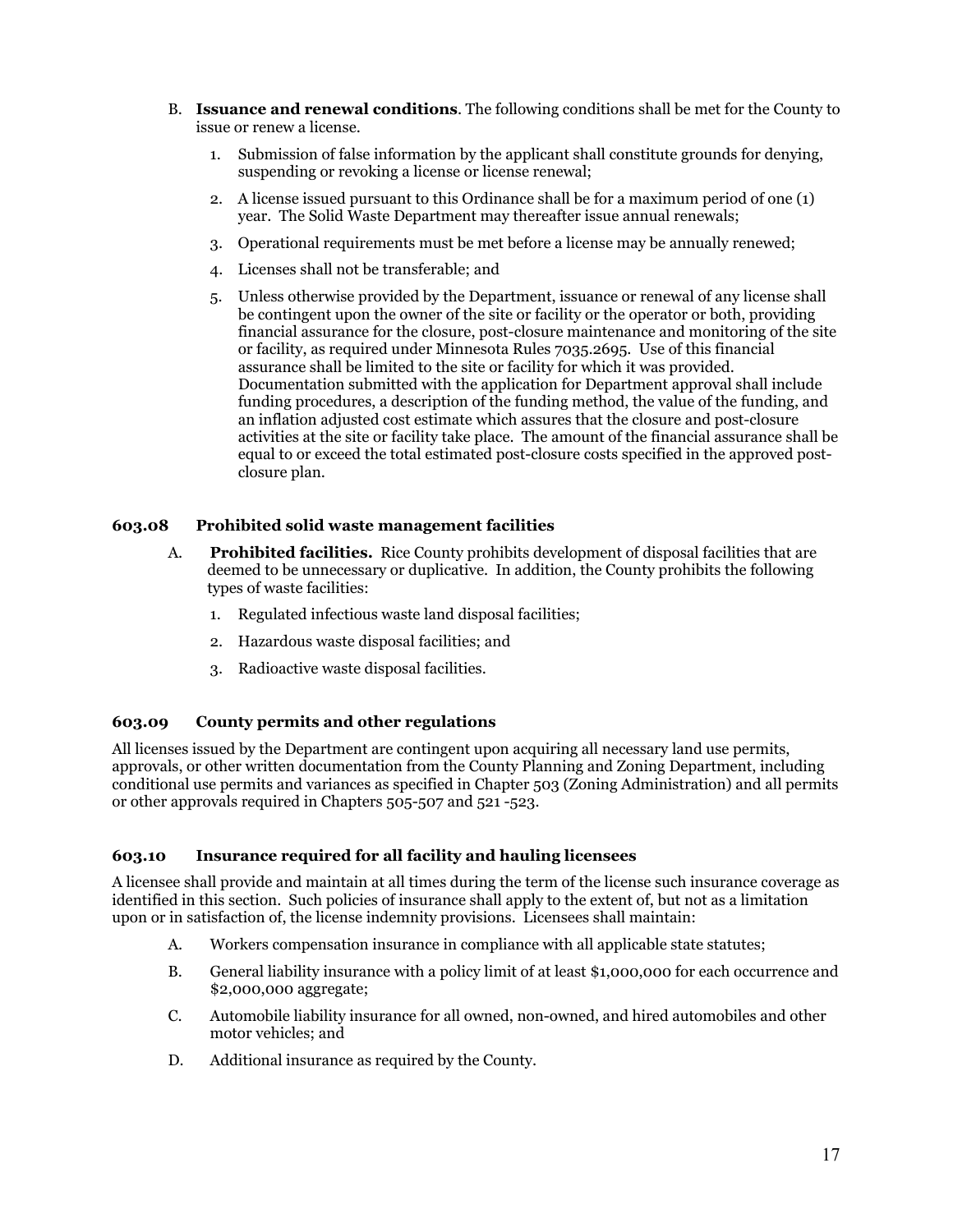## **603.11 Indemnification of County**

To the fullest extent permitted by law, a licensee shall indemnify Rice County, its officers, employees, agents, and others acting on its behalf, to hold them harmless, and to defend and protect them from and against any and all loss, damage, liability, cost and expense (specifically including attorneys' fees and other costs and expenses of defense), of any sort whatsoever, based upon, resulting from, or otherwise arising in connection with any actions, claims or proceedings brought, or any loss, damage or injury of any type whatsoever sustained, by reason of any act or omission of a licensee, its officers, employees or agents in the performance of any of a licensee's obligations under this Ordinance.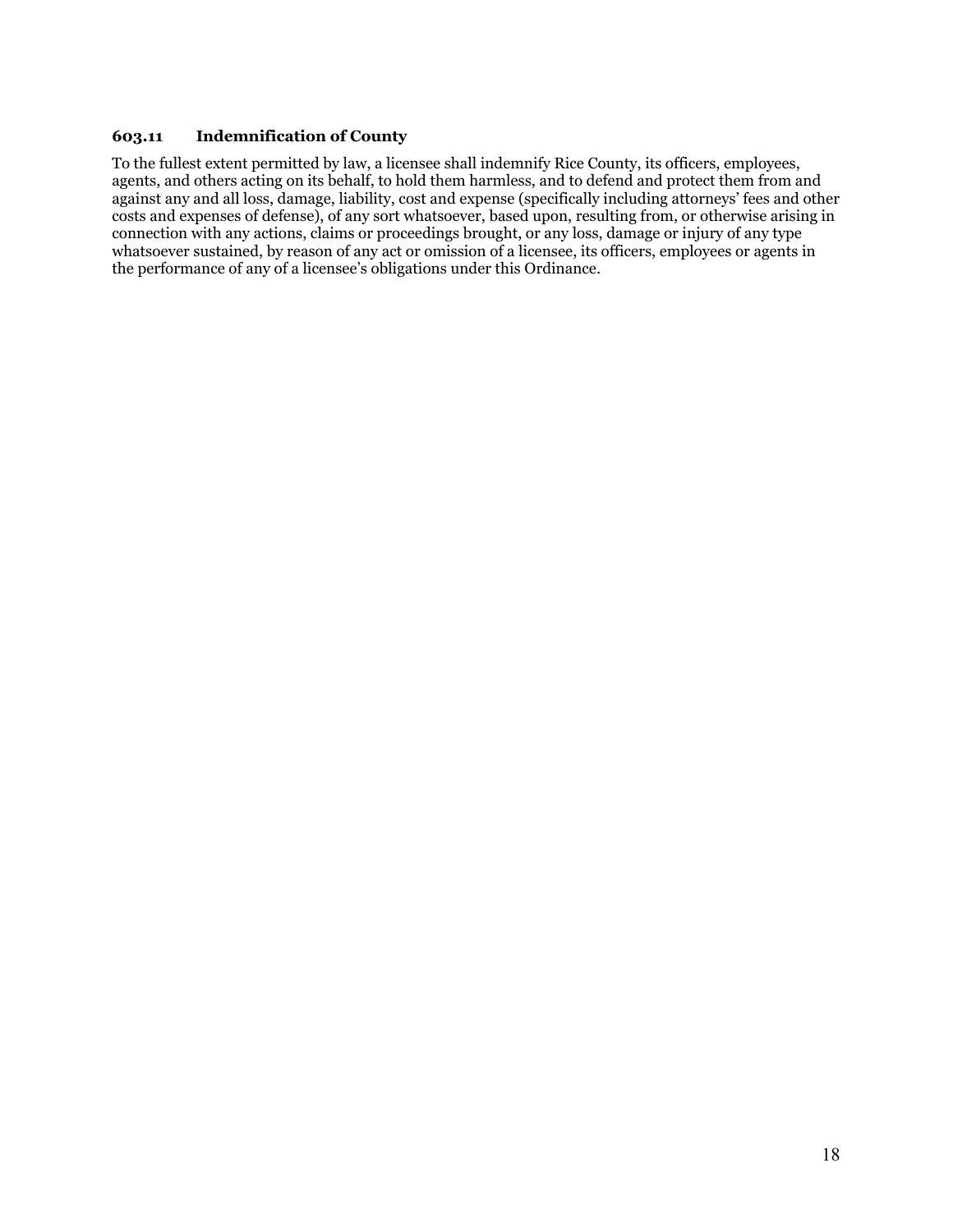## **Chapter 604 Solid Waste Department**

#### **604.01 Authority established**

The Rice County Board of Commissioners established by resolution or ordinance on November 8, 2005 the Solid Waste Department for which the Board may appoint a Director with sufficient personnel to discharge the duties of this Department. The Solid Waste Director shall have all necessary authority to implement and carry out the provisions of this Ordinance including, but not limited to, the following:

- A. To review and evaluate all applications and supporting materials referred to the Department for facilities and operations within the County;
- B. To inspect facilities and operations;
- C. To investigate violations of this Ordinance and to take appropriate enforcement actions;
- D. To work cooperatively with other County departments on enforcement of land use, health, or safety issues in regard to on-site management of solid waste;
- E. To recommend to the County Attorney that legal proceedings be initiated against a person or group of persons to compel compliance with the provisions of this Ordinance or to terminate or control a facility or operation not in compliance with this Ordinance;
- F. To conduct studies, investigations and research relating to solid waste activities, including but not limited to methodology, chemical and physical considerations, and engineering;
- G. To advise, consult and cooperate with the public and other governmental agencies in furtherance of the purpose of this Ordinance; and
- H. To enforce the provisions of this Ordinance.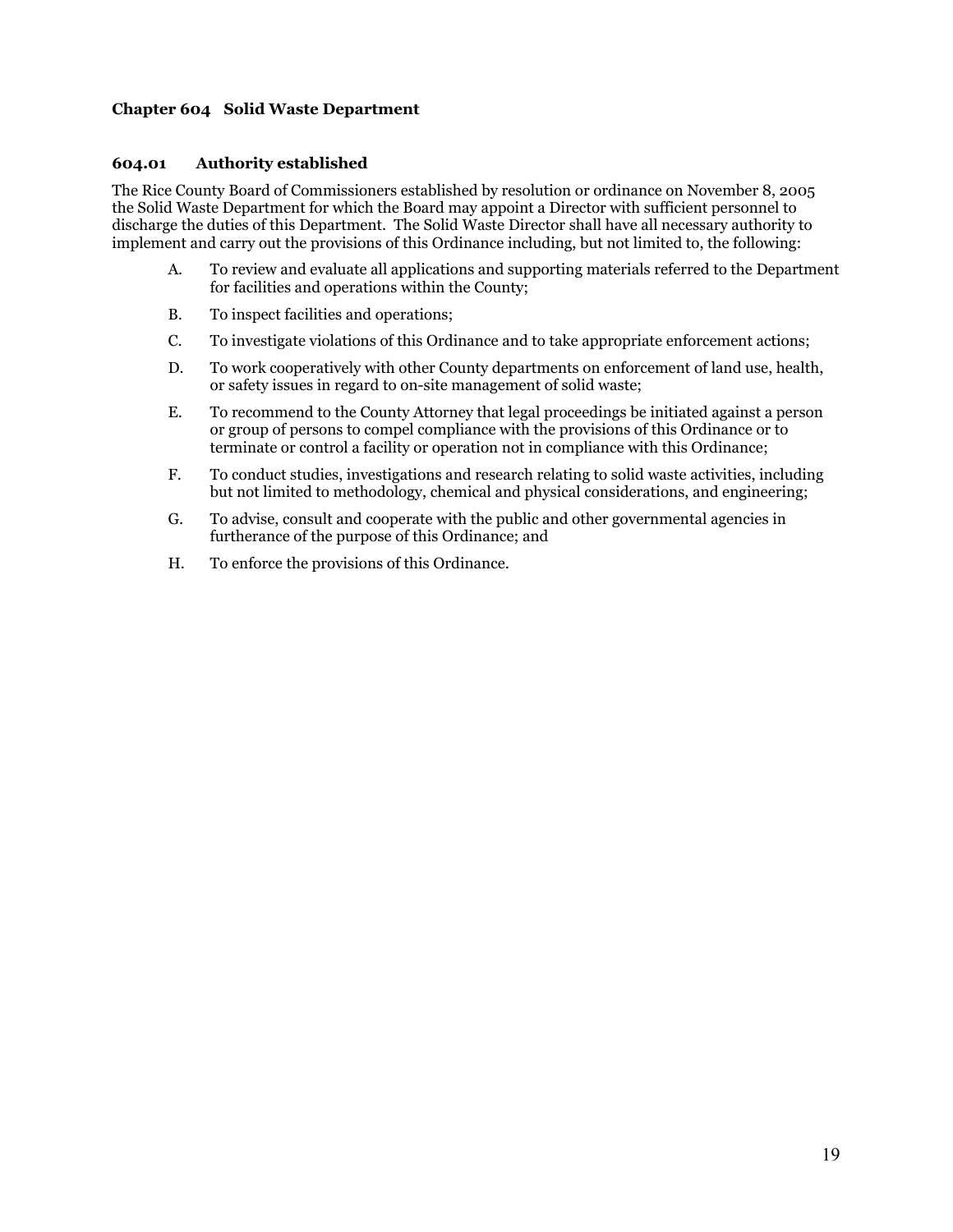## **Chapter 605 Fees And Service Charges**

## **605.01 Fee schedule**

Fees for licenses shall be set by resolution of the Rice County Board of Commissioners.

## **605.02 Investigation fees**

Fees for repeated visits or investigations of property to determine compliance with the Ordinance may be established and set by resolution of the Rice County Board of Commissioners. The fees established shall include the cost and amount of the service, including data accumulation, planning, and administration.

## **605.03 Landfill fee**

The Board shall establish or amend the solid waste fee by resolution. The fee shall be determined by:

- A. **Acquisition cost**. The cost of acquisition, operation, and maintenance of county solid waste facilities;
- B. **Services cost**. The cost of the county solid waste services including those provided by the facilities; and
- C. **Other costs**. All other costs incurred in providing county solid waste services.

## **605.04 County facilities exempted**

Any solid waste facilities or vehicles owned and operated by Rice County or any incorporated areas shall be exempt from payment of fees but shall be subject to the operational requirements of this Ordinance.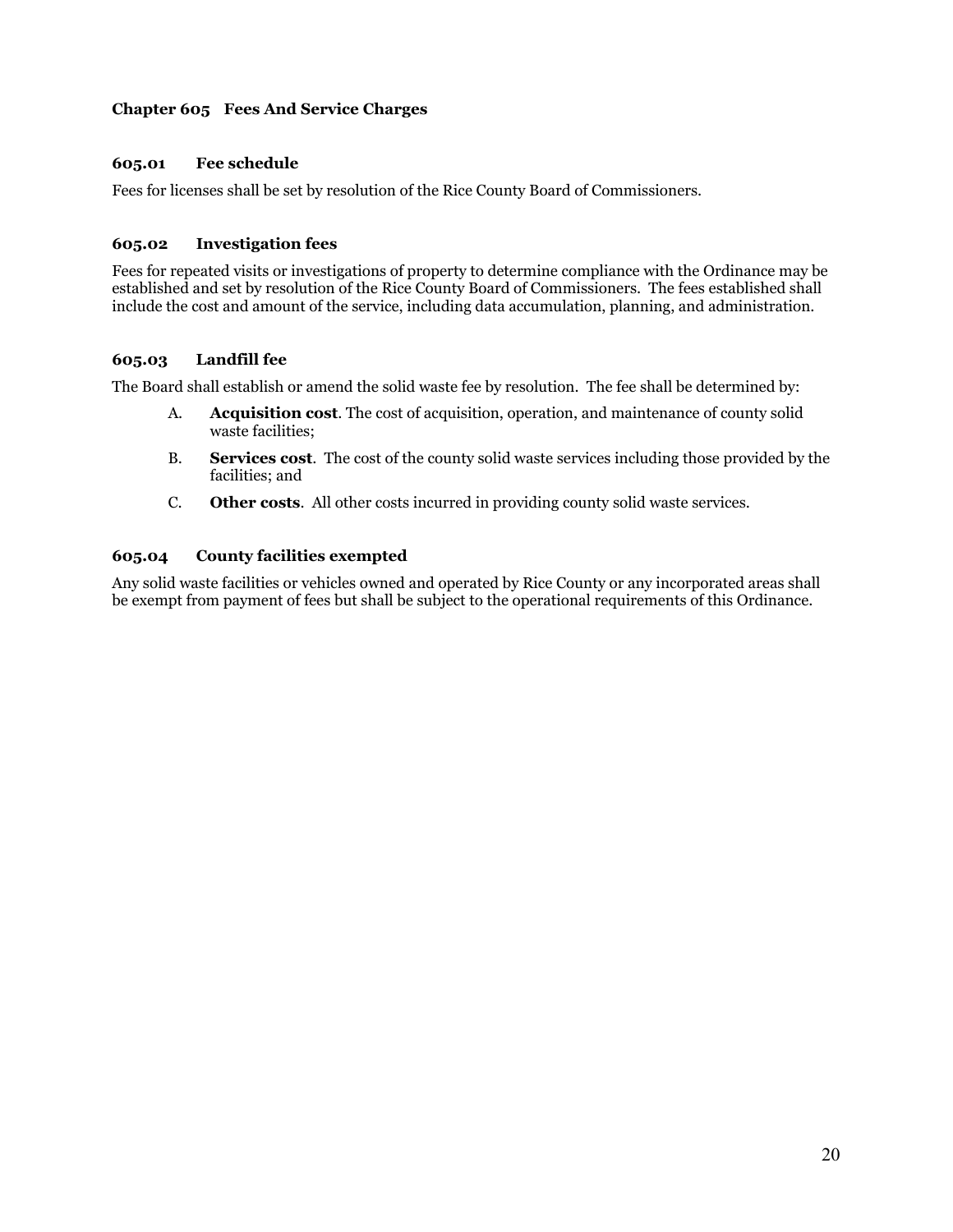## **Chapter 606 Violations, Enforcement, And Penalties**

#### **606.01 Violations**

Persons or organizations that violate the provisions of this Ordinance shall be guilty of a misdemeanor and, upon conviction thereof, shall be punished by a fine, imprisonment or both. Unless otherwise provided, each act of violation and every day on which such violation occurs or continues shall constitute a separate offense. All of the following shall be deemed violation of this Ordinance:

- A. **Ordinance provisions**. Failure to comply with any of the provisions of this Ordinance when required to do so:
- B. **Permits or certificate**. Failure to obtain any required permit or certificate;
- C. **Fee**. Failure to pay a required fee;
- D. **False statements**. Making a false statement in any document required to be submitted under the provisions of this Ordinance; or
- E. **License conditions**. Violating a condition of a license.

#### **606.02 Injunctive relief and other remedies**

In the event of a violation or a threat of violation of this Ordinance, the County Attorney may, as directed by the County Board, take appropriate action to enforce this Ordinance, including application for injunctive relief, action to compel performance, or other appropriate action in court, if necessary, to prevent, restrain, correct or abate such violations or threatened violations.

#### **606.03 Remedies cumulative**

No remedy set forth in this Ordinance is intended to be exclusive of any other remedy or remedies. No delay in the exercise of any remedy for any violation of this Ordinance shall later impair or waive any such right or power of the County.

#### **606.04 Corrective actions**

- A. **Abatement.** In the event of an emergency abatement by the County, or if a property owner does not complete corrective actions ordered by the County under the provisions of this Ordinance, or in violation of a stipulation agreement or court order, the Department may abate the violations, and the Department has the authority to enter the property and perform the corrective actions and recover the costs of the same from the property owner.
- B. **Cost as civil action or assessment.** If a person fails to comply with the provisions of this Ordinance, the County may recover the costs incurred for corrective action in a civil action in any court of competent jurisdiction or, at the discretion of the Board, the costs may be certified to the County Auditor as a Special Assessment against the real property.

#### **606.05 Inspection**

All property affected by this Ordinance shall be subject to inspection by the County in accordance with Minnesota Statutes. After presentation of credentials, the County may collect samples for evidence or laboratory examination as deemed necessary for enforcement of this Ordinance or in the interest of protecting the public health, safety, or welfare. No person shall interfere with the performance of the duties of the County officers or refuse to permit the County's officers to inspect the property.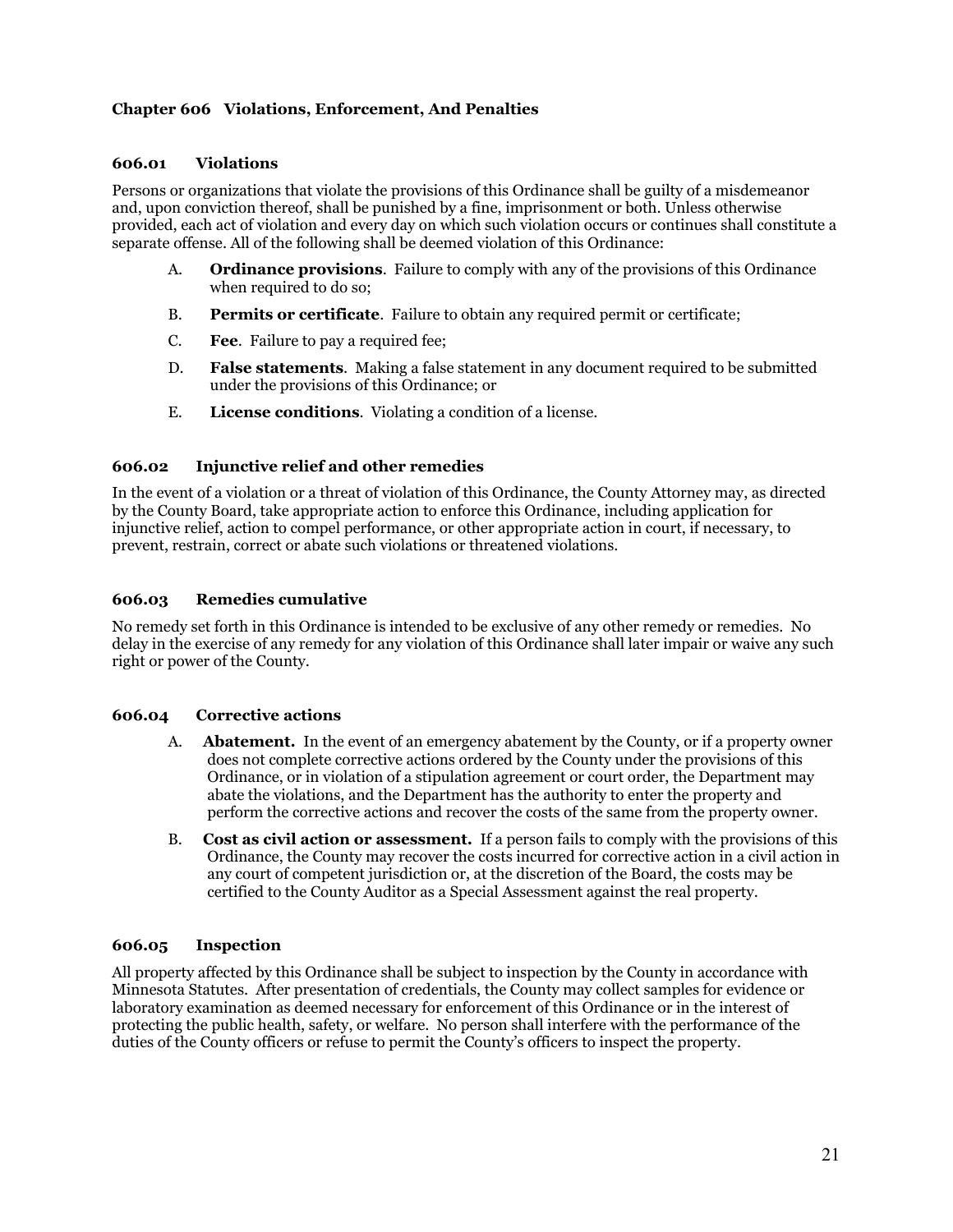#### **606.06 Administrative penalties**

The Solid Waste Director may issue administrative fines or impose performance conditions upon any person who violates the terms of this Ordinance or who fails to abate the existence of a violation.

- A. **Citations.** The Solid Waste Director or assignee may issue citations for violations of this Ordinance other than for violations resulting from failure to pay. The Director may not physically arrest or take into custody any violator.
	- 1. Citations shall contain at least the following:
		- a. Name and address of the person charged in the violation, the owner or person in charge of the premises at which the violation occurs;
		- b. The date and place of the violation;
		- c. A short description of the violation followed by the Section of this Ordinance violated;
		- d. The date and place at which the person receiving the citation shall appear and a notice that if such person does not respond, a warrant may be issued for such persons arrest;
		- e. The name of the person issuing the citation; and
		- f. Such other information as the Department may specify.
- B. **Citation issuance.** The citation shall be issued to the person charged with the violation or in the case of a business entity, to any officer or agent expressly or impliedly authorized to accept such citation.
- C. **Appearance.** The person charged with the violation shall report to the Department by the date set forth on the citation.
- D. **Fine or corrective action.** The Director may require corrective actions and/or impose a fine for violations of this Ordinance as established by resolution of the Board.
- E. **Closure of an unlicensed site.** No person shall operate a dump or any unlicensed solid waste disposal site. The owner of any unlicensed site shall cease operation and close such site in accordance with the following requirements:
	- a. Close access to the site and erect signs indicating that dumping is not allowed.
	- b. No burning shall be allowed.
	- c. Remove all chemical containers.
	- d. Eradicate all rodents.
	- e. At the discretion of the Board, the owner shall conduct a water-monitoring program pursuant to Minnesota Rules 7035.2655 (Post closure Care and Use of Property) and 7035.2815, subd 3 (Hydrologic Evaluation). Plans to protect the ground and surface water shall be approved by the Department and MPCA prior to implementation.
	- f. Divert surface water drainage around and away from the disposal area.
	- g. Compact and cover all refuse with at least two feet of compact cover material.
	- h. Seed cover material so that adequate turf is present and take all measures necessary prior to established vegetative cover to prevent erosion. Erosion control best management practices should be consistent with Minnesota Pollution Control Agency's guidance document *Protecting Water Quality in Urban Areas*, or most recent version.
	- i. Establish and maintain a grade sufficient to promote water runoff without erosion after the site is seeded.
	- j. Place on record with the Rice County Recorder an instrument in a form described by the Department placing the public on notice of the existence and location of the illegal site and of the obligations placed upon the parties holding interest in the property and the restrictions which may affect the use of the property.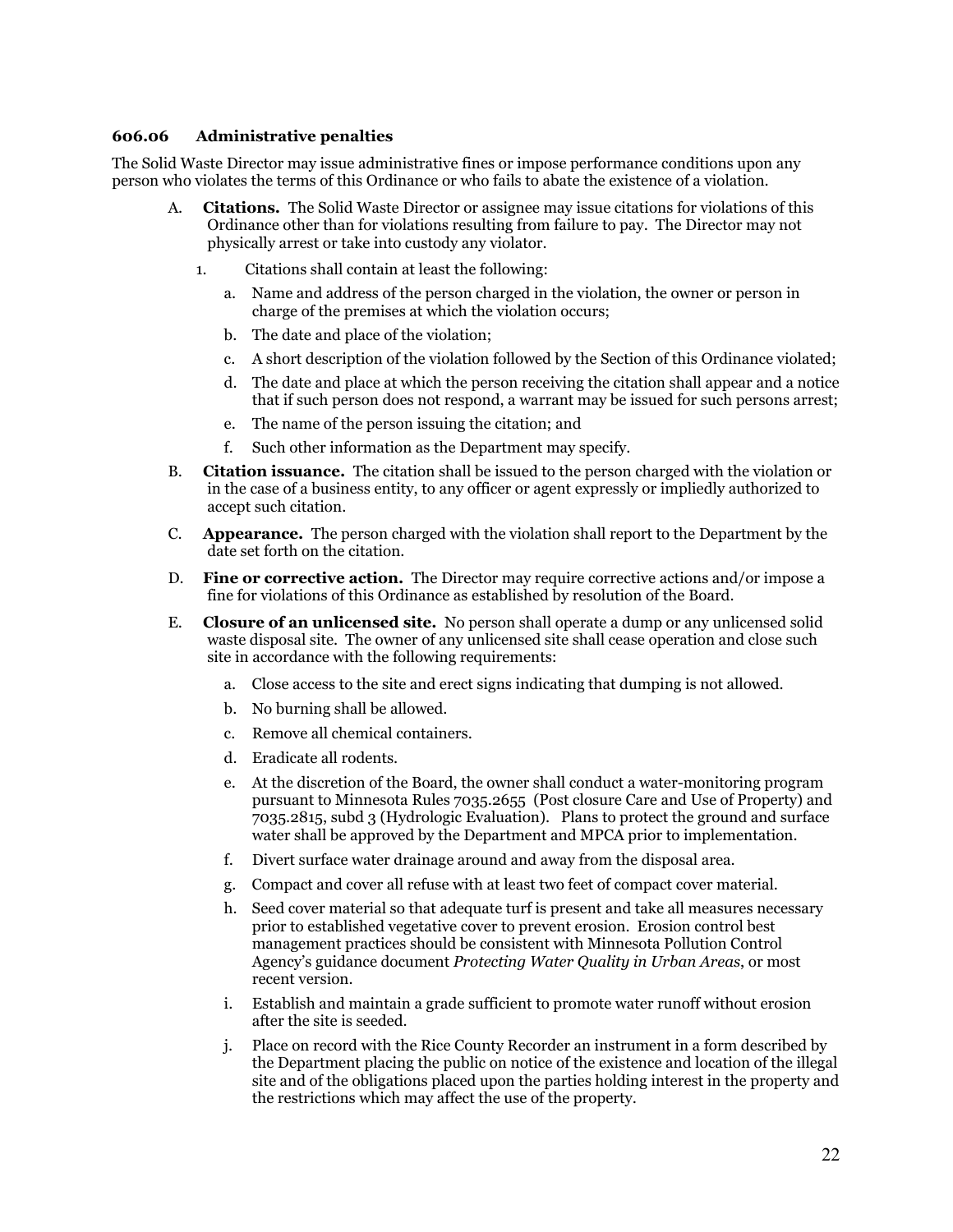## **Chapter 607 Collection And Transportation**

## **607.01 Collection services required**

Every business and household in Rice County shall engage a hauler for collection of mixed solid waste and recyclables, except as provided below:

- A. **Business alternative collection**. Every business that does not engage a hauler must obtain Solid Waste Department approval for alternative collection or transportation.
- B. **Households**. Every household that does not engage a hauler must comply with the requirements of this Ordinance for alternative practices.
- C. **City and town collection**. Cities and towns may organize collection services for households or businesses consistent with the Rice County Solid Waste Management Plan, as provided under Minnesota Statutes 115A.
- D. **County collection**. Rice County may require cities and towns to organize collection services or may organize collection services for cities or towns that have not organized collection services, as provided in Minnesota Statutes 115A.94, subd. 5.

#### **607.02 Mandatory residential recycling**

An owner or occupant of a residential or multi-unit residential building shall separate recyclable material for collection and shall not deposit for collection mixed municipal solid waste which contains recyclable materials including corrugated cardboard, glass bottles and jars, high grade ledger paper, newspaper, metal cans, #1 and #2 plastic bottles or materials identified by resolution of the Board unless such waste is delivered or collected for direct delivery to a County-licensed facility for separation or recycling.

## **607.03 Mandatory commercial recycling**

An owner or occupant of a commercial, industrial or institutional building shall not deposit for collection mixed municipal solid waste which contains recyclable materials including corrugated cardboard, glass bottles and jars, high grade ledger paper, newspaper, metal cans, #1 and #2 plastic bottles or materials identified by resolution of the Board unless such waste is delivered or collected for direct delivery to a County-licensed facility for separation or recycling.

## **607.04 Commingling prohibited**

No hauler shall collect or transport any recyclable materials commingled with mixed municipal solid waste unless allowed by the terms of this Ordinance.

- A. All recyclable materials shall be transported to an approved recycling facility.
- B. All haulers must comply with all Rice County ordinances and applicable State and Federal laws.

## **607.05 Collection and hauling vehicle standards**

Personal and commercial vehicles used for collection or transportation of solid waste must comply with state standards for the transportation of refuse or recyclables.

## **607.06 Vehicle equipment inspection**

Solid waste vehicle equipment shall be subject to inspection by the Solid Waste Department.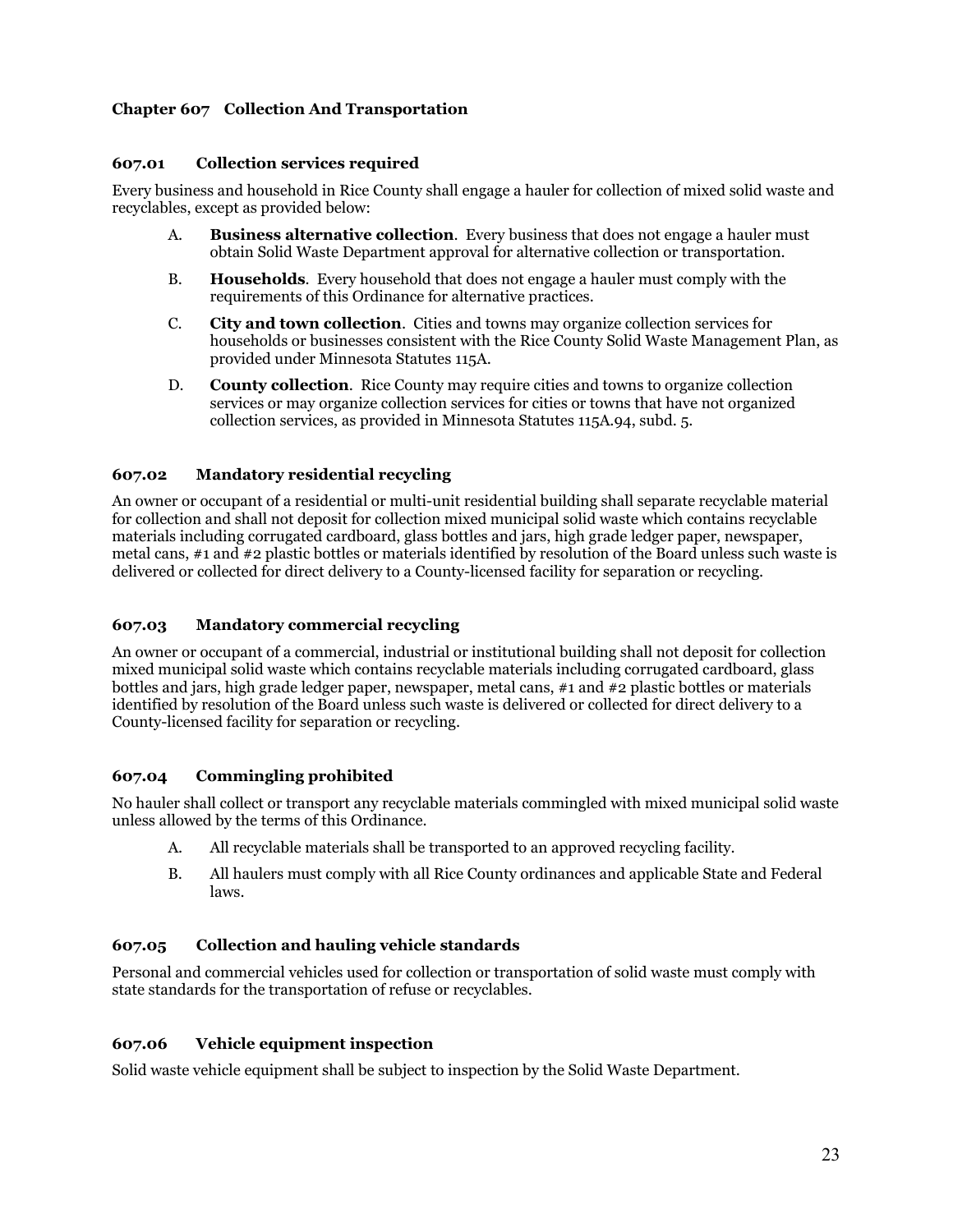## **607.07 Volume or weight based fees required**

Collectors of solid waste shall charge for collection on the basis of the volume or weight of waste collected.

## **607.08 Recycling to be encouraged in fee structure**

Haulers shall not impose greater charges on residences who recycle than those who do not recycle.

## **607.09 Same day service**

Haulers shall provide same day collection services for mixed municipal solid waste and recyclables. If mixed municipal solid waste collection services do not occur weekly, the collection services for recyclables shall occur on the same day of the normal collection of mixed municipal solid waste.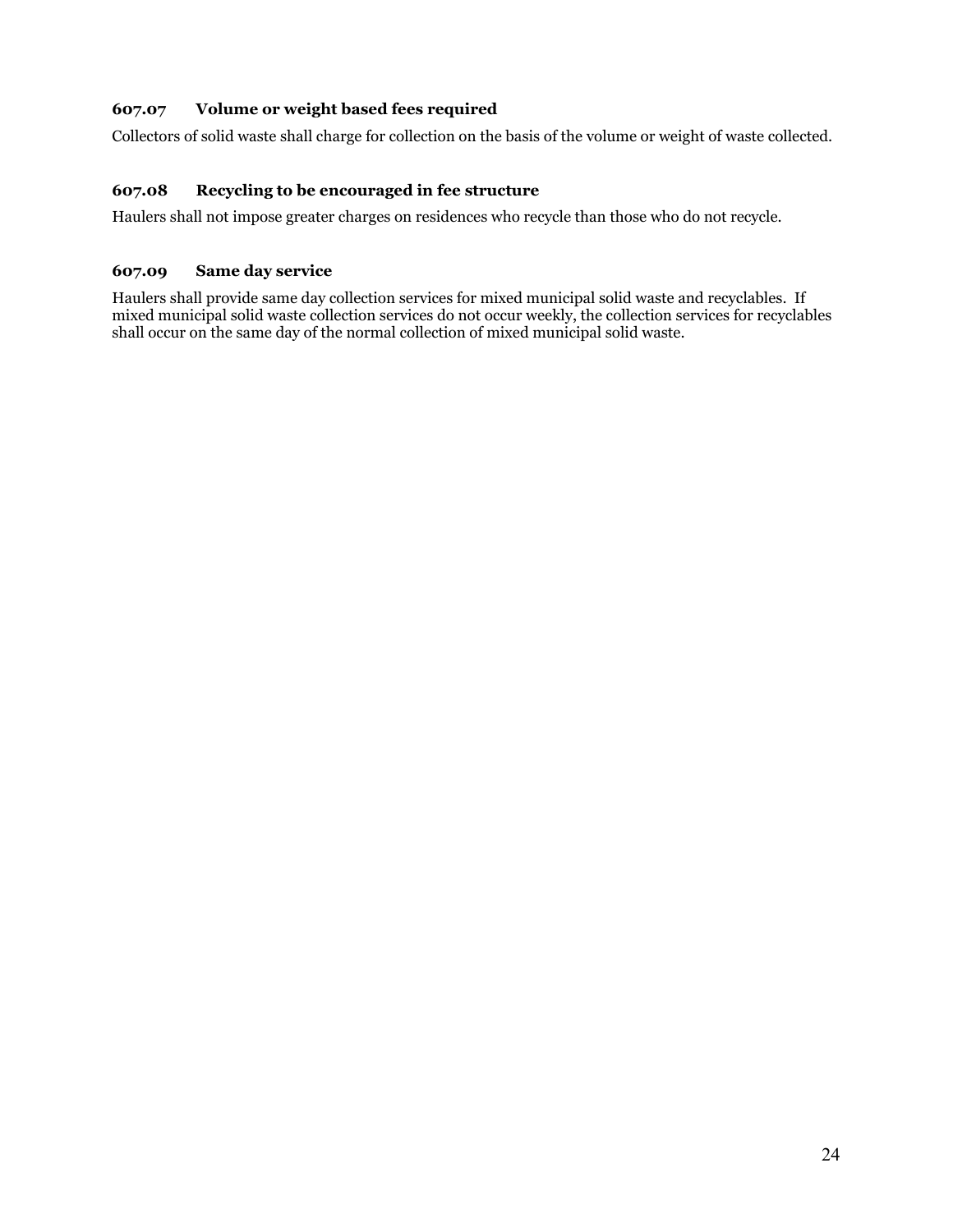## **Chapter 608 Residential Disposal Of Solid Waste On Farms**

## **608.01 Burning**

Owners of residential dwellings are prohibited from burning garbage except that person operating land defined as a farm may burn garbage generated from the person's household or as part of the person's farming operation without obtaining a license if:

- A. **Obtain permit**. A burn permit has been obtained and the burn area meets all applicable performance standards from the township or the Department of Natural Resources if the township does not regulate burning;
- B. **Burn barrel**. A burn barrel is used and located at least three hundred (300) feet from any residential dwelling not located on the site; or
- C. **Burn site monitoring**. The burning site is monitored from the commencement of the burning until the fire is completely extinguished, the prevailing wind is away from nearby residences and occupied buildings, and the burning is conducted as far away from a road as possible and controlled so that a traffic hazard is not created.

#### **608.02 Yard waste**

- A. **Burial**. Residential yard waste may be buried without obtaining a license.
- B. **Burning**. Residential yard waste may be burned without obtaining a license as long as the burn site is located so that prevailing winds are away from dwellings and roads, and the site is monitored.

#### **608.03 Hazardous waste**

All residential hazardous waste must be disposed at an approved hazardous waste facility.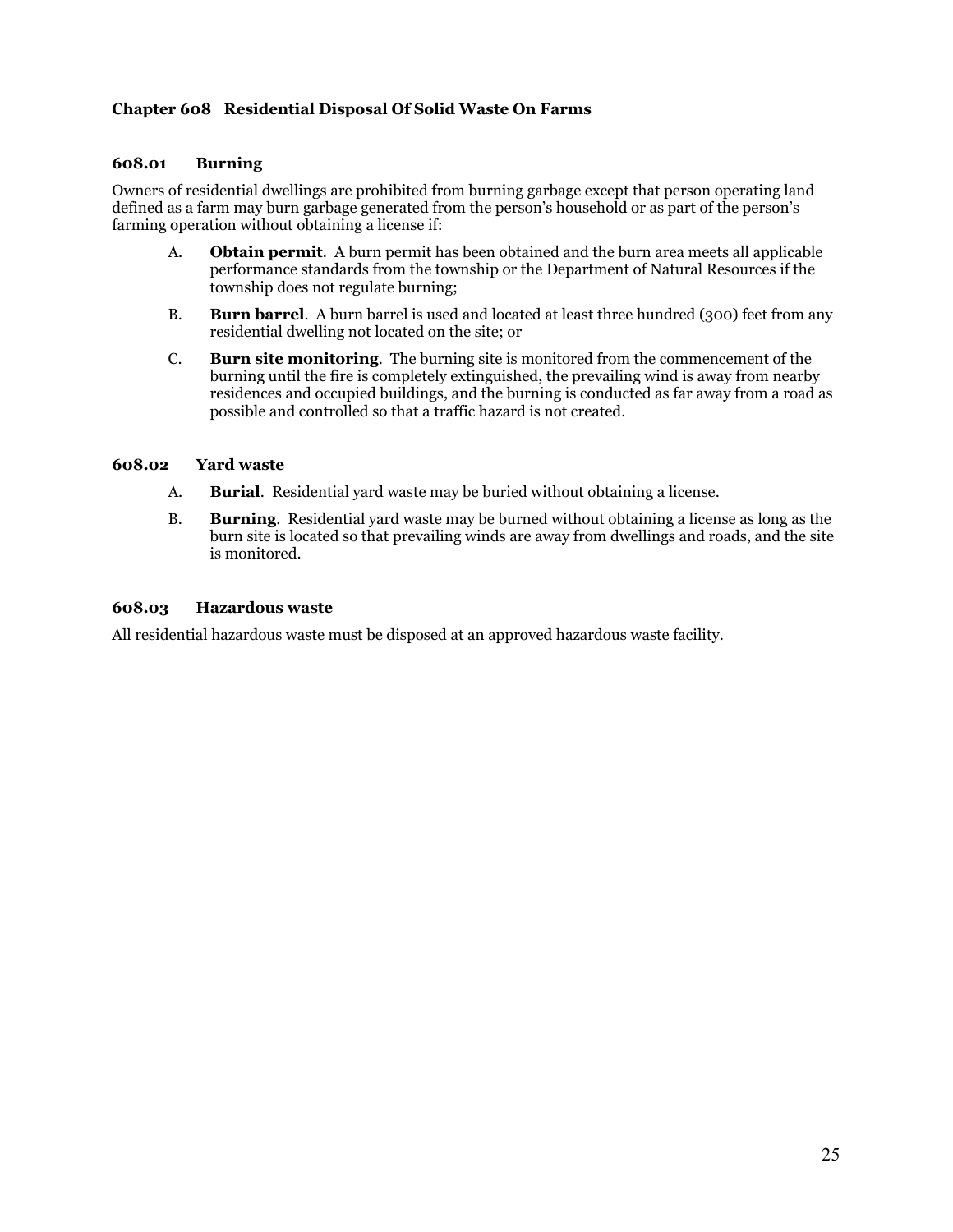## **Chapter 609 Hazardous Wastes**

## **609.01 Hazardous waste generally**

All waste defined as hazardous under Minnesota Statute shall be managed by the waste generator in accordance with MPCA rules, and the following standards.

- A. Burial or surface disposal of all hazardous waste is hereby prohibited; and
- B. All hazardous waste shall be disposed of at a licensed hazardous waste facility.

## **609.02 Special wastes**

The following designated hazardous wastes shall be regulated as follows:

## A. **Wet cell batteries.**

- 1. Batteries shall be stored to ensure that leakage is contained; and
- 2. Batteries shall be disposed at an approved processing facility that recycles all battery components.

#### B. **Used motor oil.**

- 1. Burial or surface disposal of used motor oil is hereby prohibited;
- 2. Used motor oil shall be disposed of at a resource recovery disposal facility approved by the MPCA; and
- 3. Compliance with Minnesota Statutes signage requirements is mandatory.
- C. **Other special wastes.** Additional special waste identified by State Statute or MPCA agency rules may be subject to further regulation by the Rice County Board.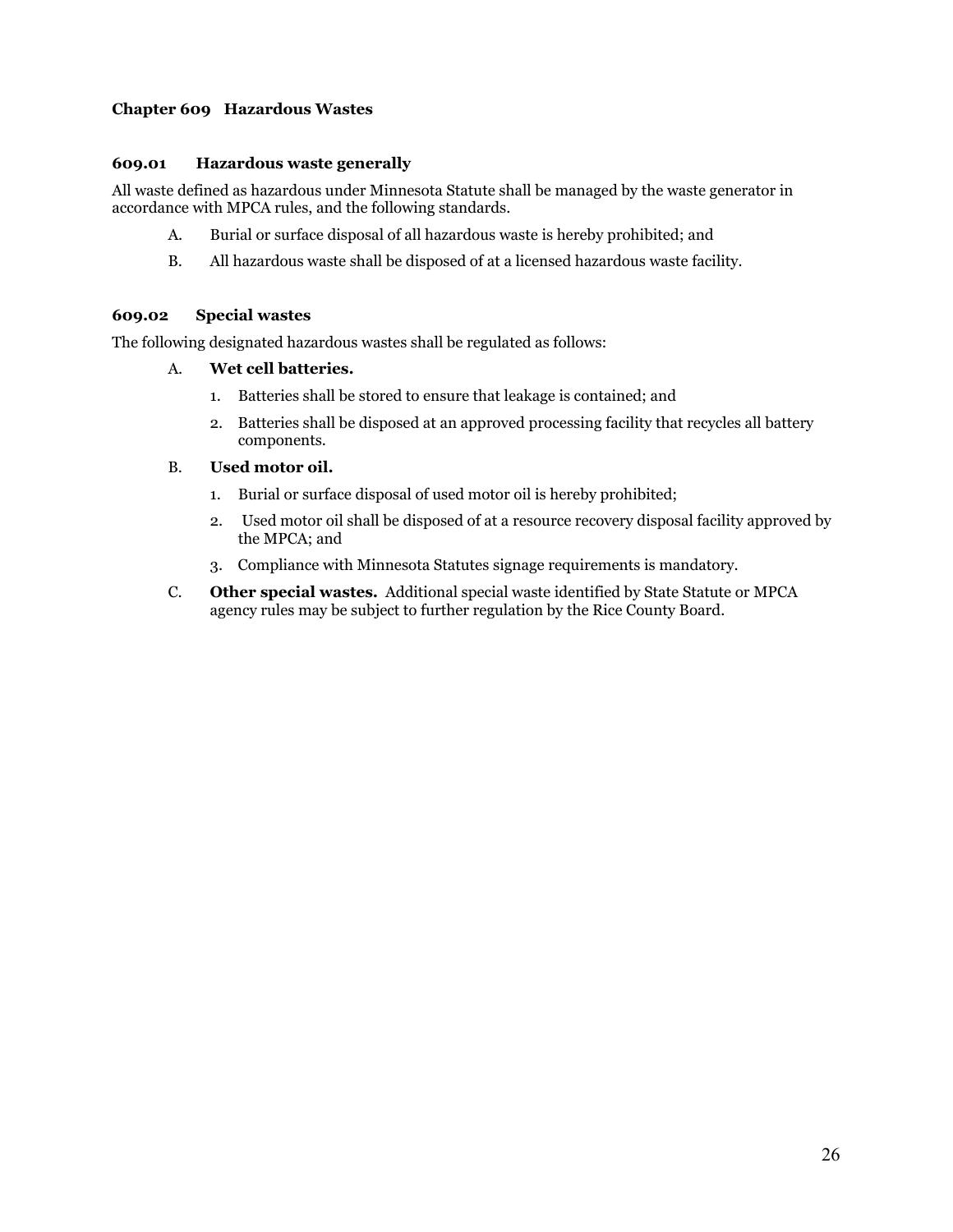## **Chapter 610 Non-putrescible Materials**

## **610.01 Consolidation required on site**

In land use zones A (Agricultural) all non-putrescible materials, except for farm implements that are substantially intact and not commingled with other nonputrescible materials, must be consolidated to an area not to exceed one-half (½) acre or five percent (5%) of the parcel size, whichever is less.

#### **610.02 Other districts**

In all other zoning districts, all materials shall be consolidated to an area not to exceed one percent (1%) of the parcel size.

## **610.03 Responsible storage required**

All non-putrescible materials shall be stored in a nuisance free and environmentally sound manner.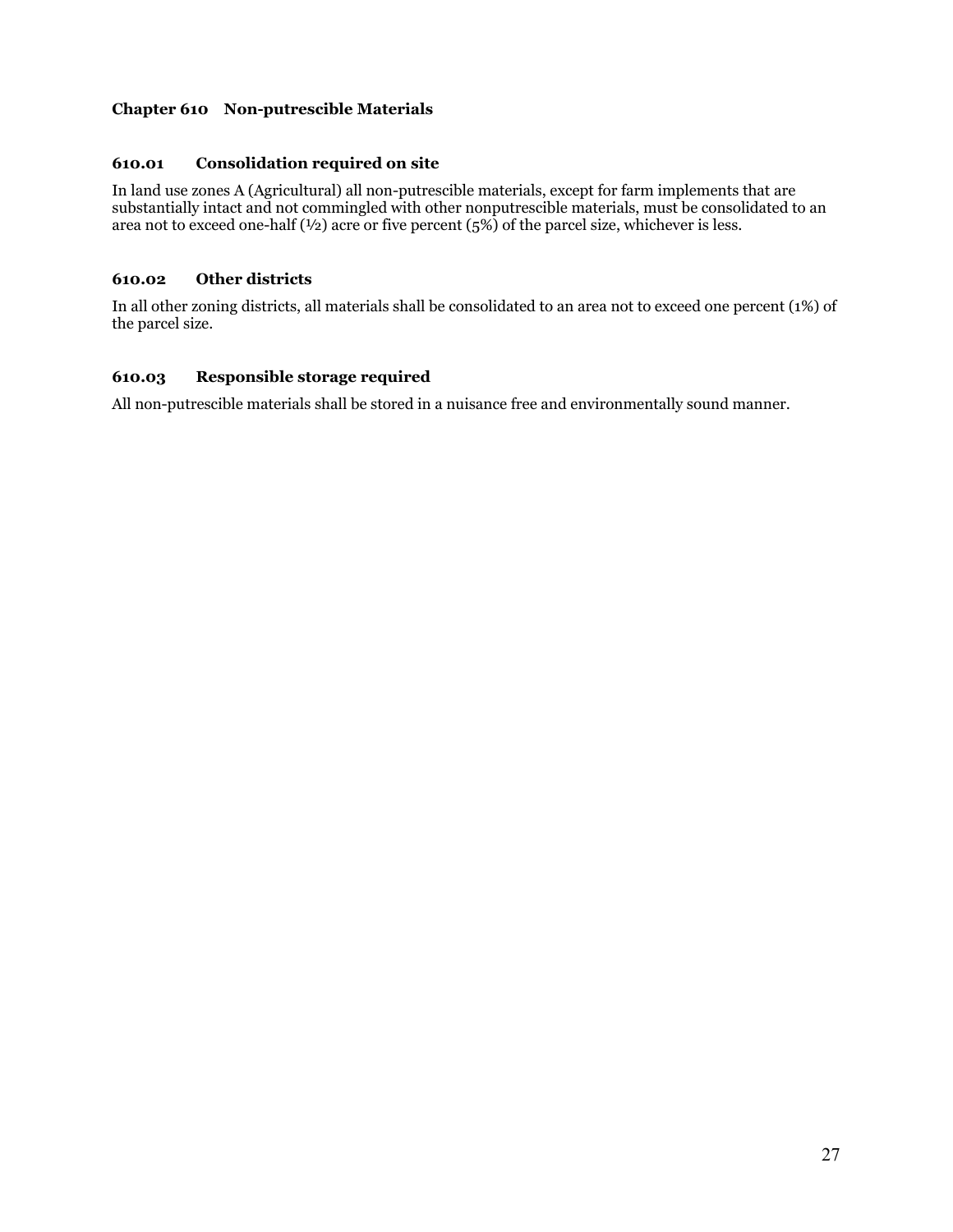## **Chapter 611 Demolition Waste Facilities and Sites**

#### **611.01 License required**

A license must be obtained from the Department for any of the following activities:

- A. **Disposal**. The disposal of demolition waste generated by construction or demolition of structures;
- B. **Fill.** The use of select demolition waste as fill for a specific land improvement project; or
- C. **Storage**. The storage of demolition waste intended for recycling or beneficial reuse.

## **611.02 Location requirements**

Demolition waste facilities shall conform to all performance and site requirements of the County Zoning Ordinance, with location standards in Minnesota Rules (7035.2555 and 7035.2825) and shall not in any event be located on sites with the following features or characteristics:

- A. With karst features including sink holes, disappearing streams and cave;
- B. Within wetland areas;
- C. Within a flood plain;
- D. Within a shore land; or
- E. With a water table within five feet of the lowest fill elevation.

#### **611.03 Design requirements**

Demolition waste facilities shall be designed consistent with the requirements of Minnesota Rules 7035.2825 and the following:

- A. **Site preparation**. Site preparation must allow for orderly development of the site. Initial site preparation must include clearing and grubbing, top soil stripping and stock-piling, fill excavation, and if appropriate, drainage control structures and other design features necessary to construct and operate the facility.
- B. **Elevations**. The site must be developed in phases to achieve final fill elevations as rapidly as possible. The design of each phase must take into account weather conditions and site drainage and waste flow pattern into the site.
- C. **Surface water**. Surface water drainage must be diverted around and away from the fill areas.
- D. **Erosion prevention**. Slopes and drainage way must be designed to prevent erosion. Slopes longer than 200 feet must be interrupted with drainage ways.
- E. **Final slopes**. Final slopes for the fill area must be a minimum two percent (2%) and a maximum of twenty percent (20%).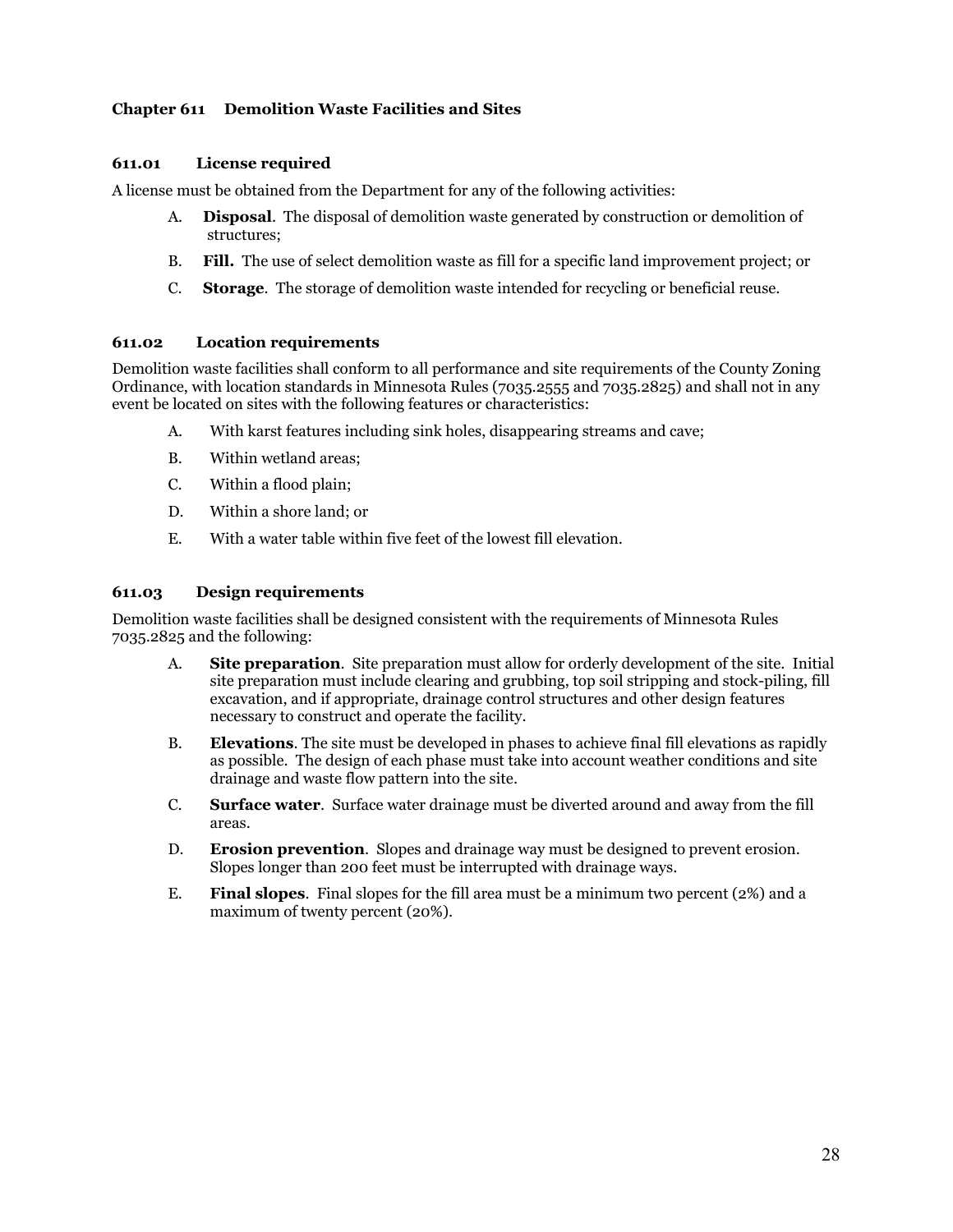#### **611.04 Operation requirements**

The following operation requirements, in addition to those requirements in Minnesota Rules 7035.2825, must be met at site where demolition waste is being stored:

- A. **Certified operator**. A certified operator must be present at all times the facility is open to accept waste.
- B. **Waste application**. The waste must be spread and compacted to the extent possible.
- C. **Monthly coverage**. The site must be covered at least monthly.
- D. **Cover material**. Suitable cover material must be maintained at the site.
- E. **Phasing.** Each phase must be staked for proper grading and filling.
- F. **Separation**. A minimum separation distance of 50 feet must be maintained between the fill boundaries and the site property line.
- G. **Demolition waste only**. Only demolition waste may be placed in the fill area.
- H. **Waste stored for reuse**. Waste at the site intended for reuse must be stored in accordance with Minnesota Rule 7035.2855, including preventing migration of contaminants into subsurface soils and waters, stormwater management sufficient to control runoff from a 24-hour, 25 –year storm, management of particulate matter subject to wind dispersion, and other nuisance or potential nuisance conditions.

#### **611.05 Site closure**

The demolition waste facility must meet the requirements of Minnesota Rules 7035.2825 and the following closure requirements.

- A. **Phase closure**. The owner or operator must close each phase as it reaches final waste elevation.
- B. **Final cover**. Final cover must consist of at least two (2) feet of soil capable of sustaining vegetative growth and preventing erosion from a 24-hour 10-year storm.
- C. **Inspections**. The site shall be inspected one (1) year after closure to determine if settlement and erosion problems exist.
- D. **Timely remedies**. All problems at the site must be corrected within thirty (30) days of the inspection.
- E. **Deed notation**. A notation must be placed on the property deed indicating the site use and location of the waste.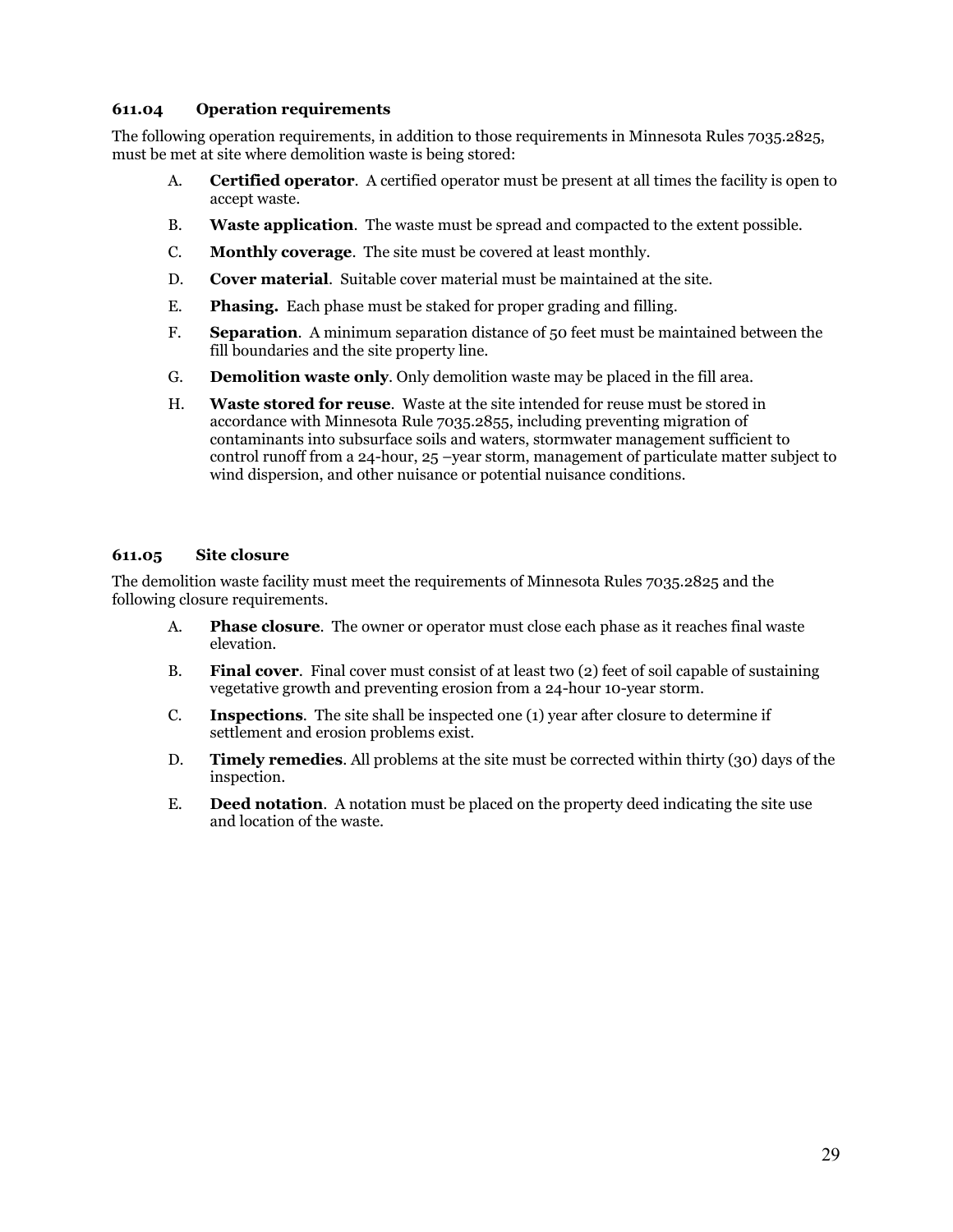## **Chapter 612 Yard Waste Composting Facilities**

## **612.01 License required**

A license shall first be obtained from the Department before constructing, establishing, maintaining or operating a yard waste composting facility.

#### **612.02 Backyard composting**

Backyard composting sites are exempt from the provisions of this Chapter.

## **612.03 Location requirements**

Yard waste composting facilities shall conform to all performance and site requirements of the County Zoning Ordinance, with location standards in Minnesota Rules (7035.2555 and 7035.2836) and shall not in any event be located on sites with the following features or characteristics:

- A. A site with karst features including sinkholes, disappearing streams and caves;
- B. Within wetland areas;
- C. Within a flood plain;
- D. Within a shore land; or
- E. With a water table within five (5) feet of the lowest fill elevation.

#### **612.04 Operation requirements**

Compost facilities must comply with the operation requirements in Minnesota Rule 7035.2836. Composted yard waste offered for use off-site or for the use of person other than the licensee must be produced by a process that encompasses turning of the yard waste on a periodic basis to aerate the yard waste, maintain temperatures, and reduce pathogens. The composted yard waste must contain no sharp objects greater that one (1) inch in diameter.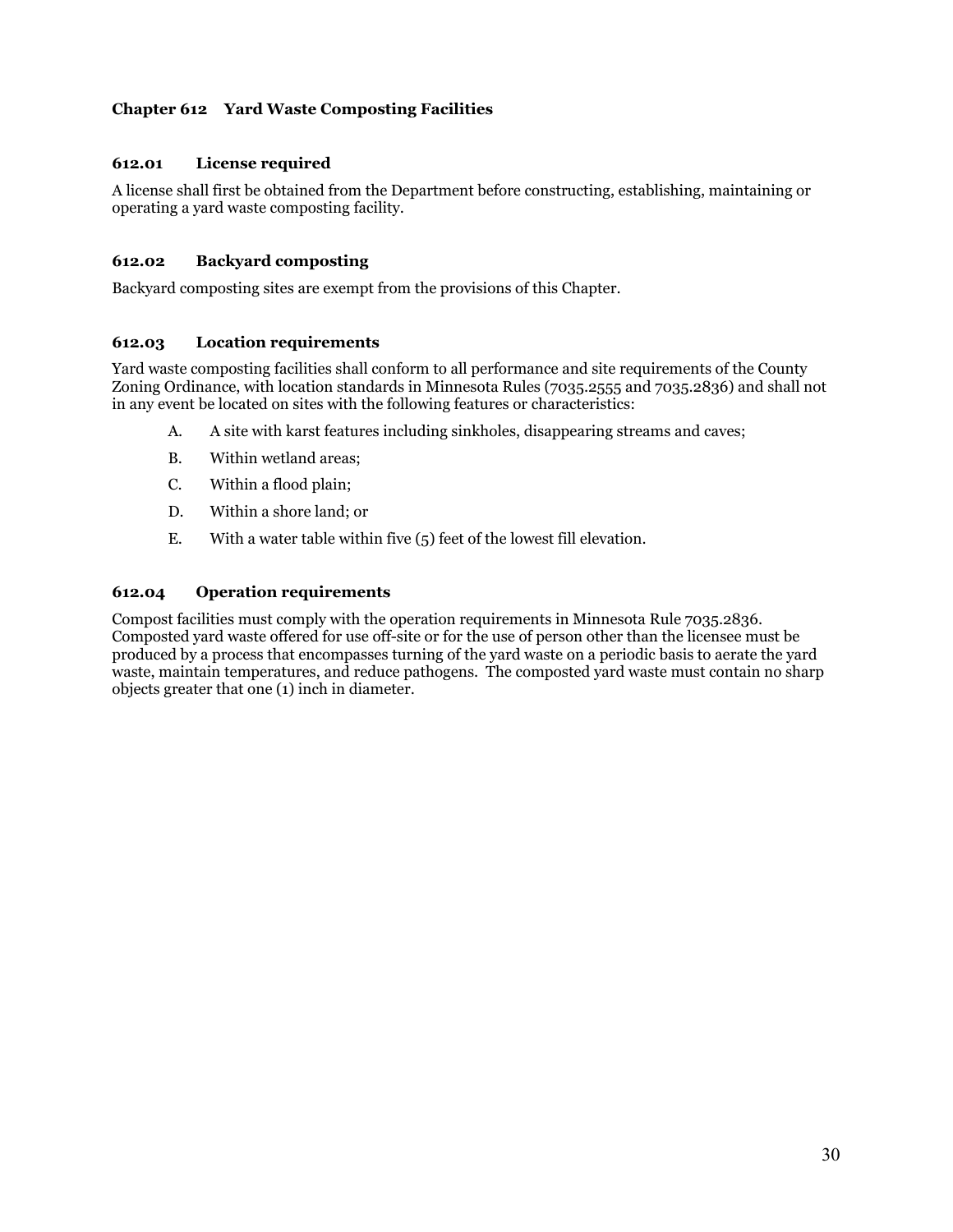## **Chapter 613 Commercial Solid Waste Storage**

## **613.01 License required**

A license shall first be obtained from the Department before constructing, establishing, maintaining or operating a site that stores commercial solid waste for more than two (2) weeks, except as described in this Chapter.

#### **613.02 State rule adopted**

The owner and occupant of any premises, business establishment, or industry is responsible for the satisfactory storage of all solid waste accumulated at that premise, business establishment, or industry. Solid waste shall be stored in accordance with Solid Waste Rule 7035.0700. Solid Waste Rule 7035.0700 is hereby adopted by reference as part of this Ordinance.

#### **613.03 Storing for reuse or recycling**

Concrete, asphalt, or other material that has been separated for the purpose of recycling as part of the same project from which the material was demolished shall not be stored for more than six (6) months without obtaining a license from the Department.

#### **613.04 Operation requirements**

- A. **Certified operator**. A certified operator must be present at all times the facility is open to accept waste.
- B. **Performance requirements**. All performance requirements in other County ordinances must be met.
- C. **Reuse**. Waste at the site intended for reuse must be stored in accordance with Minnesota Rule 7035.2855 including preventing migration of contaminants into subsurface soils and waters, stormwater management sufficient to control runoff from a 24-hour, 25 –year storm, management of particulate matter subject to wind dispersion, and other nuisance or potential nuisance conditions.

#### **613.05 Site closure requirements**

Upon closure of a commercial solid waste storage site, the licensee shall be responsible for removal, recycling, or disposal of all solid waste from the site in accordance with the requirements of this Ordinance and the MPCA.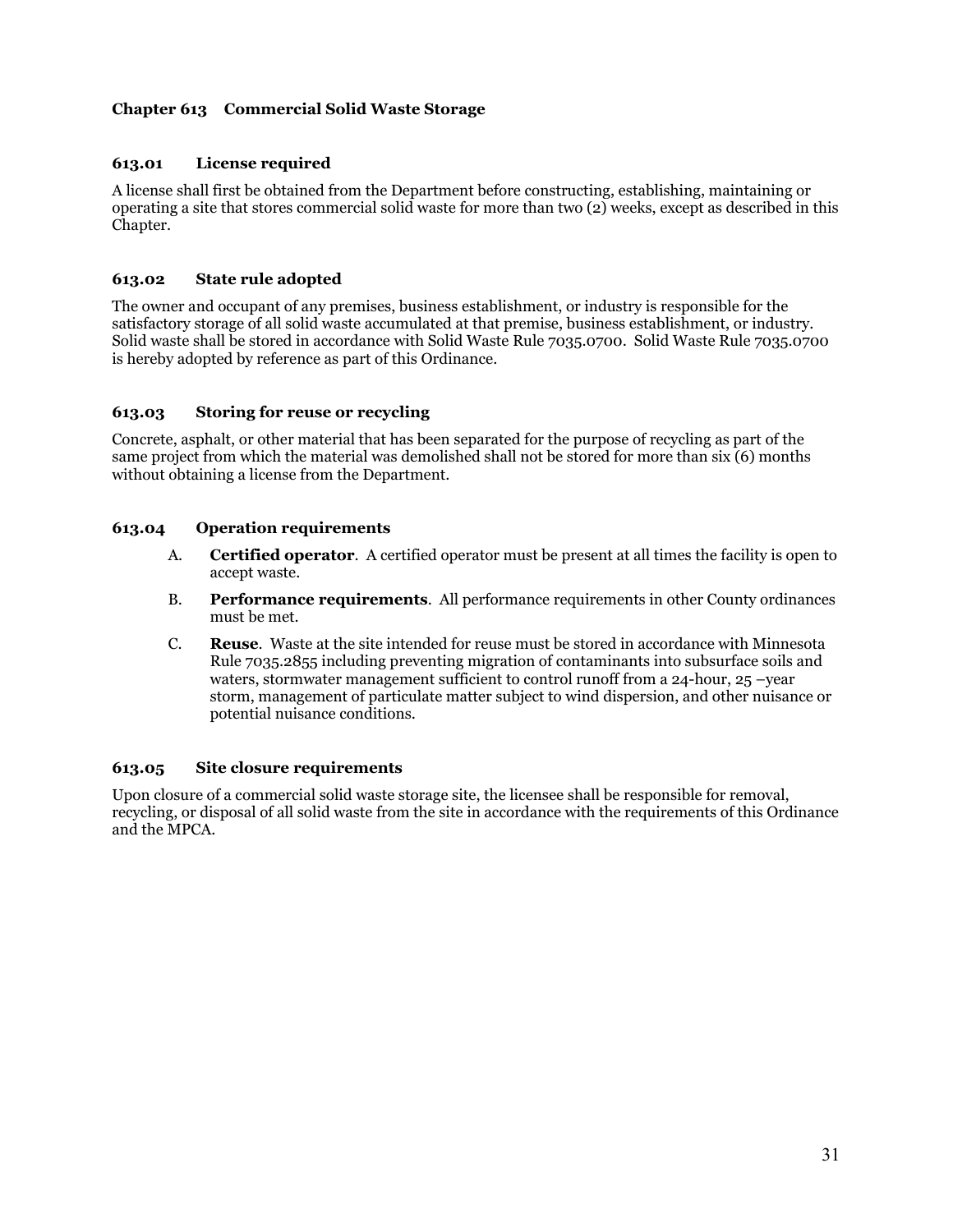## **Chapter 614 Waste Tires**

## **614.01 License required**

A license shall first be obtained from the Department before the outside storage of waste tires in excess of five (5) waste tires within a parcel of ten (10) acres or less or twenty-five (25) waste tires within a parcel of more than ten (10) acres unless excluded as follows:

- A. **Retail operation**. A tire retailer with a maximum of five hundred (500) tires on site;
- B. **Re-treading**. A tire re-treading business if no more than three thousand (3000) waste tires are on site;
- C. **Motor vehicle service**. Other business which remove tires from motor vehicles if no more than five hundred (500) waste tires are on site; and
- D. **Agricultural**. A person using waste tires for agricultural use if kept on site.

#### **614.02 Location requirements**

Waste tire storage facilities shall conform to all performance and site requirements of the County Zoning Ordinance, with location standards in Minnesota Rules (7035.2555), and shall not in any event be located on sites with the following features or characteristics:

- A. **Wetlands**. Waste tires shall not be stored within a thousand (1000) feet of intermittent or permanent wetlands, streams, ponds, and lakes including shore land and flood plain areas.
- B. **Wooded areas**. Waste tires shall not be s stored within a thousand (1000) feet of wooded acres and other areas in which trees, tree stumps and brush are located, which could harbor mosquito populations.
- **C. Health concerns.** Waste tires shall not be stored within one-half  $(\frac{1}{2})$  mile of a known or suspected endemic area of mosquito-born viral encephalitis or other diseases.
- D. **At risk residence, businesses**. Waste tires shall not be stored within one-half (½) mile of susceptible persons, which shall include private residences, day care centers, schools, parks, and recreational facilities.

## **614.03 Operational requirements**

Operational requirements shall meet the following standards, in addition to the requirements of Minnesota Rules 9220.0200-9220.0520.

- A. **Area**. Waste tires shall be confined to as small an area as practicable, with individual piles not more than twenty-five hundred (2500) square feet in area and twenty (20) feet in height.
- B. **Separation**. A minimum twelve (12) foot separation distance shall be provided between piles of waste tires to allow for truck and emergency vehicle access.
- C. **Fire prevention**. Adequate measures shall be provided to minimize the potential for tire fires.
- D. **Minimize standing water**. Waste tires shall be piled as to minimize the accumulation of stagnant water.
- E. **Adjacent property**. Waste tires shall be stored a minimum of fifty (50) feet from the adjacent property line.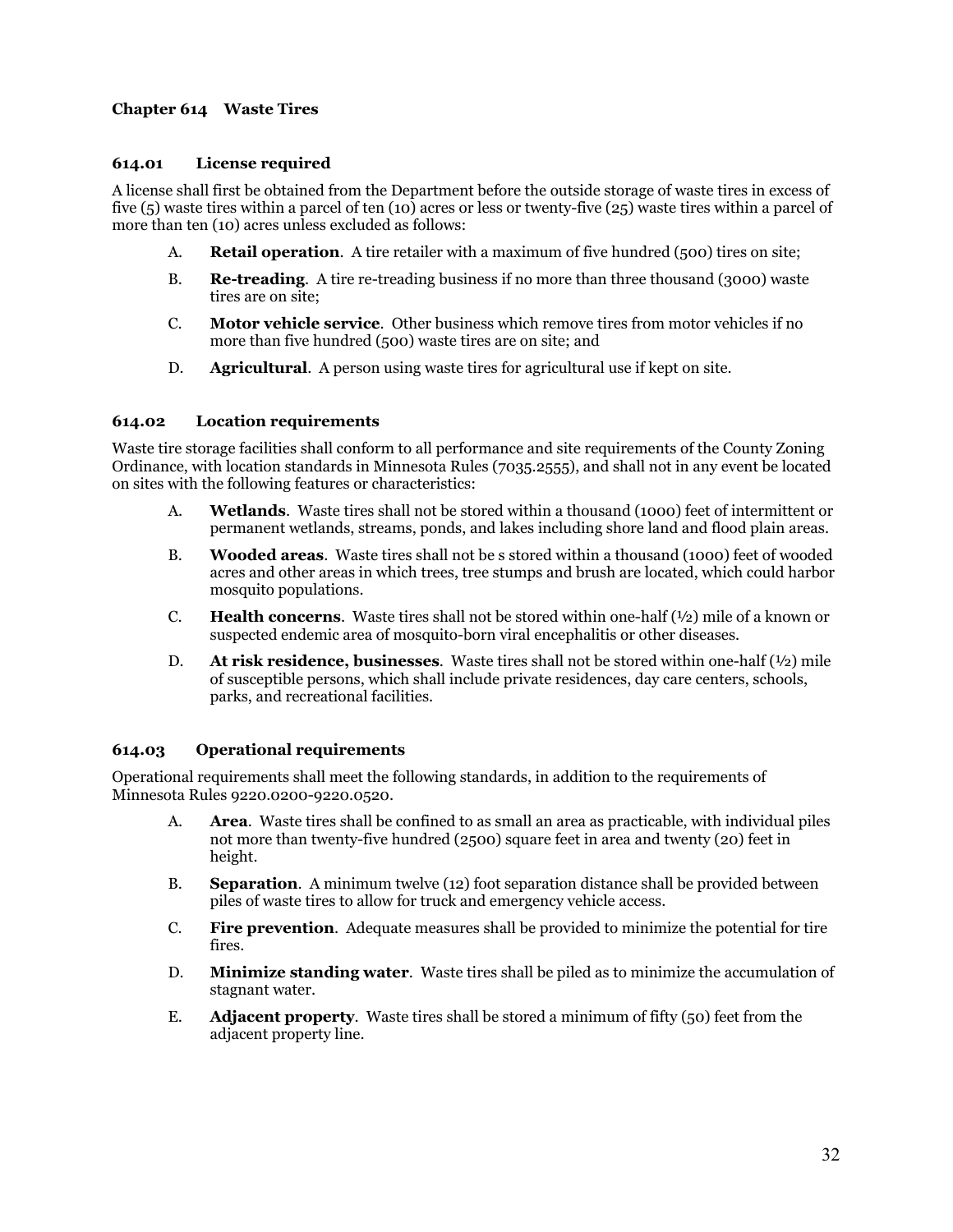- F. **Drainage**. Surface water drainage shall be diverted around and away from waste tire storage area.
- G. **Screening**. Adequate visual screening of waste tire storage areas from housing or public right-of-ways shall be provided by use of natural objects, such as trees, berms, fences, or other means deemed acceptable by the Department.
- H. **Removal and processing**. Collected and stored waste tires shall be removed for processing, reuse, and recycling, incineration, or final disposal on a regular basis to insure the total waste tire volume does not exceed the designated capacity or become a public health and safety hazard or nuisance.
- I. **Records**. Complete and accurate records of waste tire management shall be maintained and submitted to the Department with the operational report.
- J. **Burial prohibited**. Burial or surface disposal of waste tires is hereby prohibited.

#### **614.04 Site closure requirements**

Upon closure of a waste tire storage operation the licensee shall be responsible for removal of all waste tires and tire products from the site as approved by the Department and processed by an MPCA approved processing facility. A duplicate of MPCA approval shall be sent to the County Solid Waste Department.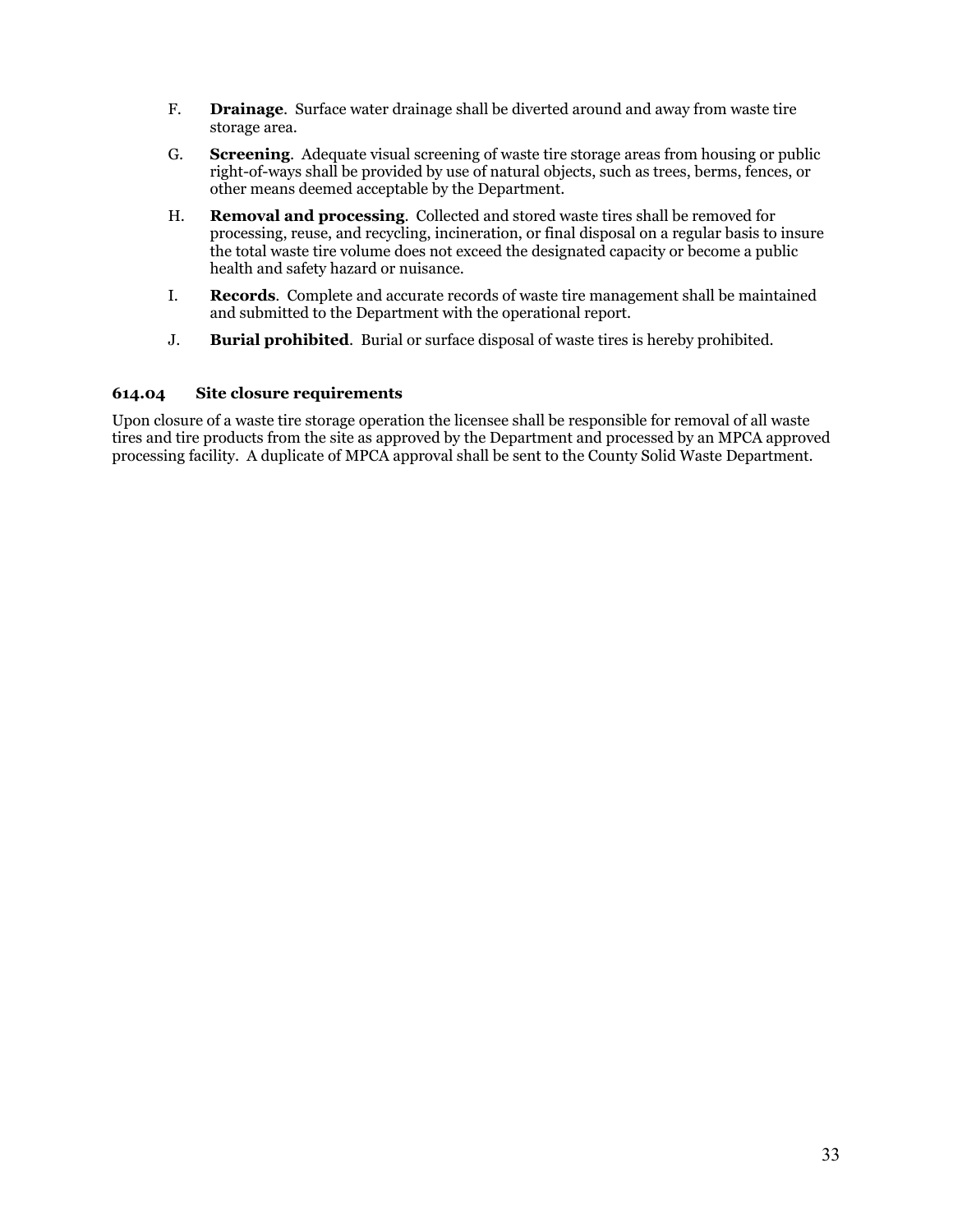## **Chapter 615 Appliances**

## **615.01 License required**

A license shall first be obtained from the Department before constructing, establishing, maintaining or operating an appliance storage facility for three or more appliances.

## **615.02 Location requirements**

Appliance storage facilities shall conform to all performance and site requirements of the County Zoning Ordinance, with location standards in Minnesota Rules (7035.2555) and shall not in any event be located on sites with the following features or characteristics:

- A. **OHWL**. Appliances or their components shall not be located closer than seventy-five (75) feet from the ordinary high water mark of a wetland.
- B. **Shoreland**. Appliances or their components shall not be stored within three hundred (300) feet of any streams, ponds and lakes including shore land and flood plain areas.

## **615.03 Operation requirements**

Appliance storage sites shall maintain the following minimum performance standards:

- A. **Certified technicians required**. All recycling activities or removal of hazardous substances must be performed by an appliance technician certified consistent with Minnesota Rules 7027.1100;
- B. **Prompt removal**. Refrigerants shall be properly removed upon arrival. Chlorofluorocarbon/Freon gases or other hazardous solutions or vapors used as refrigerants must be recycled or disposed of according to Minnesota Rules;
- C. **Motors and hazardous waste**. Motors shall be properly removed upon arrival. Switches and temperature gauges containing mercury shall be removed and managed as a hazardous waste;
- D. **PCBs.** Capacitors shall be properly removed upon arrival and polychlorinated biphenyls shall be removed and managed as a hazardous waste;
- E. **Bonding**. A bond shall be required for storage facilities to guarantee any future environmental remediation costs;
- F. **Time limit**. Storage shall not exceed six (6) months for any individual appliance; and
- G. **Burial prohibited**. Burial or surface disposal of appliances is hereby prohibited.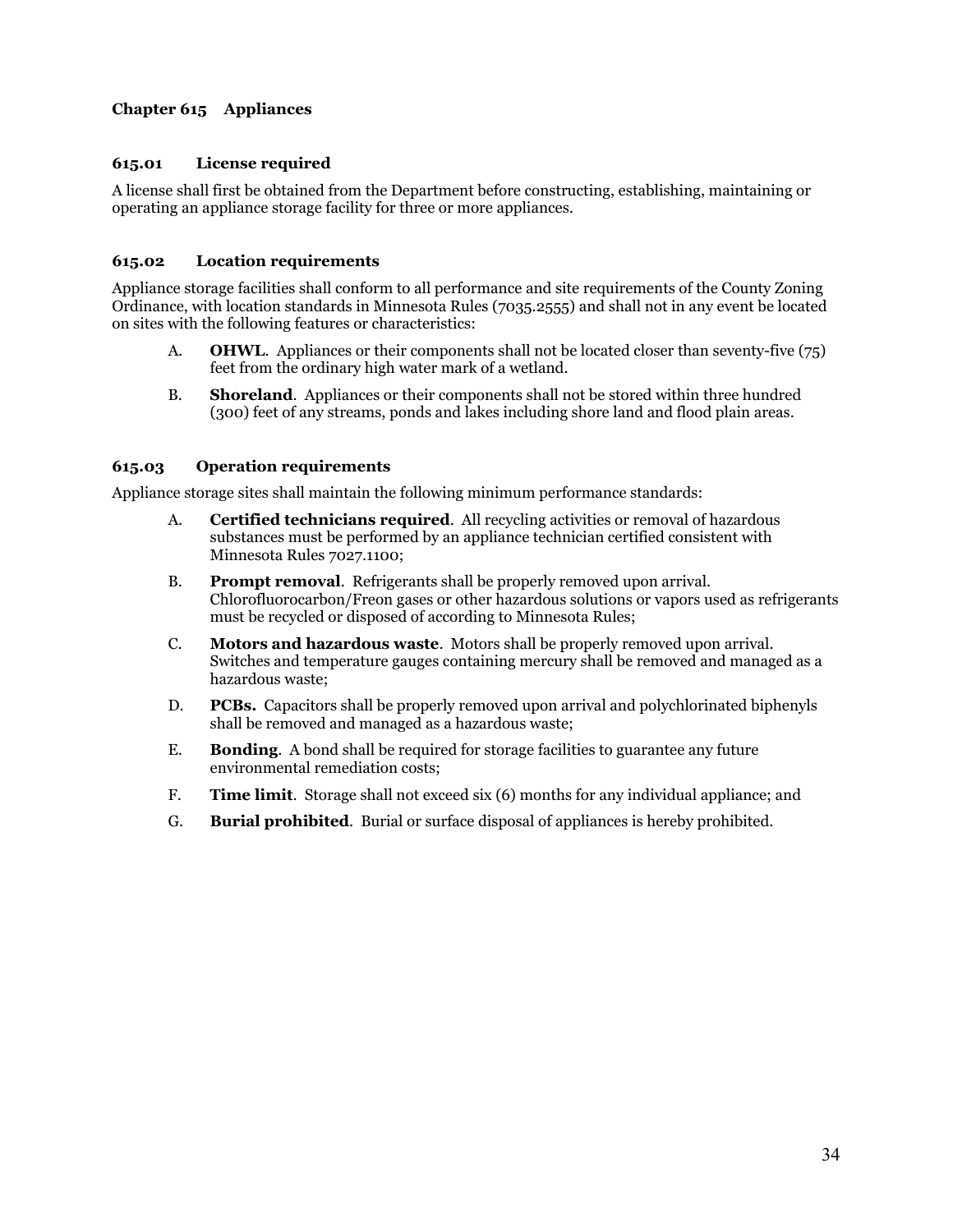## **Chapter 616 Recycling Facilities**

## **616.01 License required**

A license shall first be obtained from the Board before constructing, operating, or installing a recycling facility.

#### **616.02 Location requirements**

Recycling facilities shall conform to all performance and site requirements of the County Zoning Ordinance, Minnesota Rules 7035.2845, and shall not in any event be located on sites with the following features or characteristics:

- A. A site with karst features including sinkholes, disappearing streams and caves;
- B. Within wetland areas;
- C. Within a flood plain;
- D. Within a shore land; or
- E. With a water table within five (5) feet of the lowest fill elevation.

#### **616.03 Operation requirements**

Recycling facilities shall meet the following standards, in addition to those established in Minnesota Rules 7035.2845.

- A. **Signage**. A sign, subject to the approval of the Department, shall be posted on the premises indicating the facility name, schedule of days and hours it is open to the public, and prices for use.
- B. **Records**. Records approved by the Department shall be maintained indicating the type and quantity of solid waste passing through the recycling facility.
- C. **Minimize nuisances**. The recycling facility shall be so situated, equipped, operated, and maintained so as to limit interference with other activities in the area.
- D. **Appearance**. The premises, entrances, and exits shall be maintained in a clean, neat, and orderly manner at all times.
- E. **Traffic**. All incoming and outgoing traffic shall be controlled by the licensee in such a manner as to provide orderly and safe ingress and egress.
- F. **Unloading**. All unloading of solid waste from contributing vehicles shall be conducted in such a manner as to eliminate odor and litter outside of the facility.
- G. **Other regulations**. Such other regulations as may be established by the Board in order to protect the health, safety, and welfare of the public.
- H. **Enclosed area**. All processing shall occur in an enclosed area.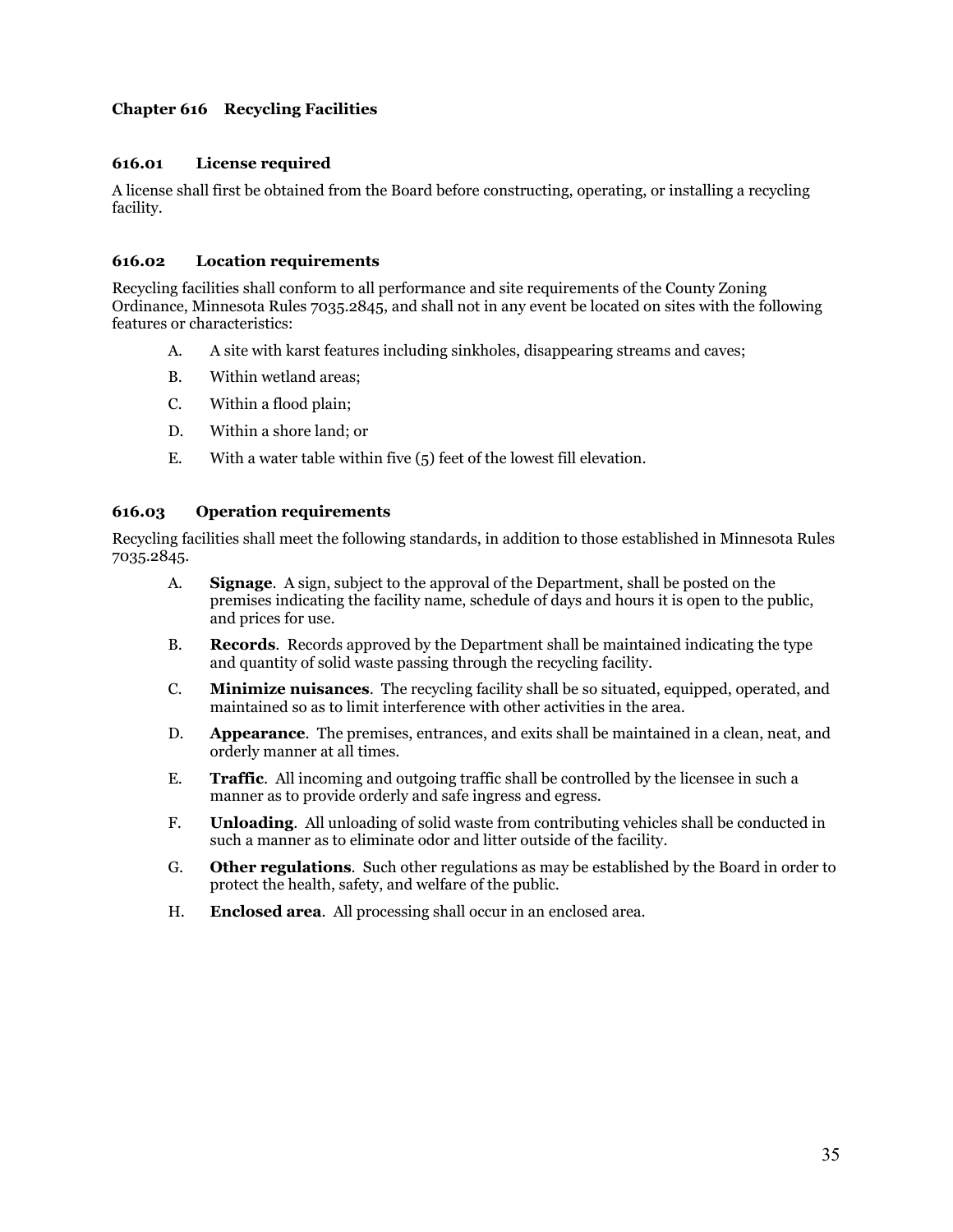## **Chapter 617 Commercial Tree And Brush Open Burning Sites**

## **617.01 License required**

A license shall first be obtained from the Department before operating a commercial tree and brush open burning site.

#### **617.02 Location requirements**

An open burning site shall conform to all performance and site requirements of the County Zoning Ordinance and township burning requirements and shall not in any event be located on sites within the following:

- A. 1,000 feet of an occupied building unless written permission is obtained from the building owner and occupant;
- B. 1,000 feet of a public roadway;
- C. One mile of an airport or landing strip unless written permission is obtained for the affected airport or landing strip;
- D. 300 feet of a stream, river, lake, or other water body unless berms or other measures are used to ensure that ash or organic material does not enter the water body; and
- E. 300 feet of a wetland as defined in Minnesota Rules 7035.0300, subpart 119.

#### **617.03 Operation requirements**

An open burning site shall be operated as follows:

- A. **Attendant**. A qualified attendant must be on duty at all times when the site is open for disposal of material to be burned and for the duration of any fire on the site;
- B. **Access**. Access to the site must be controlled through a gate that is locked when the attendant is not on duty;
- C. **Burning**. Burning and ash storage areas must be designated and maintained;
- D. **Surface water**. Surface water drainage must be diverted around and away from the burning and ash storage areas;
- E. **Prevent traffic hazard**. Burning must be conducted so that a traffic hazard is not created, prevailing winds are away from nearby residences and a nuisance does not result;
- F. **Notification**. Prior notice must be given to the local authority and if appropriate the DNR, of the time and duration of each burn;
- G. **Control of fire**. The fire must not be allowed to smolder with no flames present; and
- H. **Dust**. Fugitive dust emissions from access roads and the site must be controlled.

#### **617.04 Site closure requirements**

An open burning site shall be subject to the following closure requirements:

- A. **Unburned materials**. All unburned materials must be removed and disposed of through burning at another licensed burn site or by other methods allowed by applicable statutes, rules, and ordinances;
- B. **Restoration**. Areas affected by burning must be covered with soil and seeded to prevent erosion and to restore the site to a natural condition; and
- C. **Ash disposal**. All ash must be removed to a licensed or permitted solid waste land disposal facility or disposed of by other methods allowed by applicable statutes, rules, and ordinances.